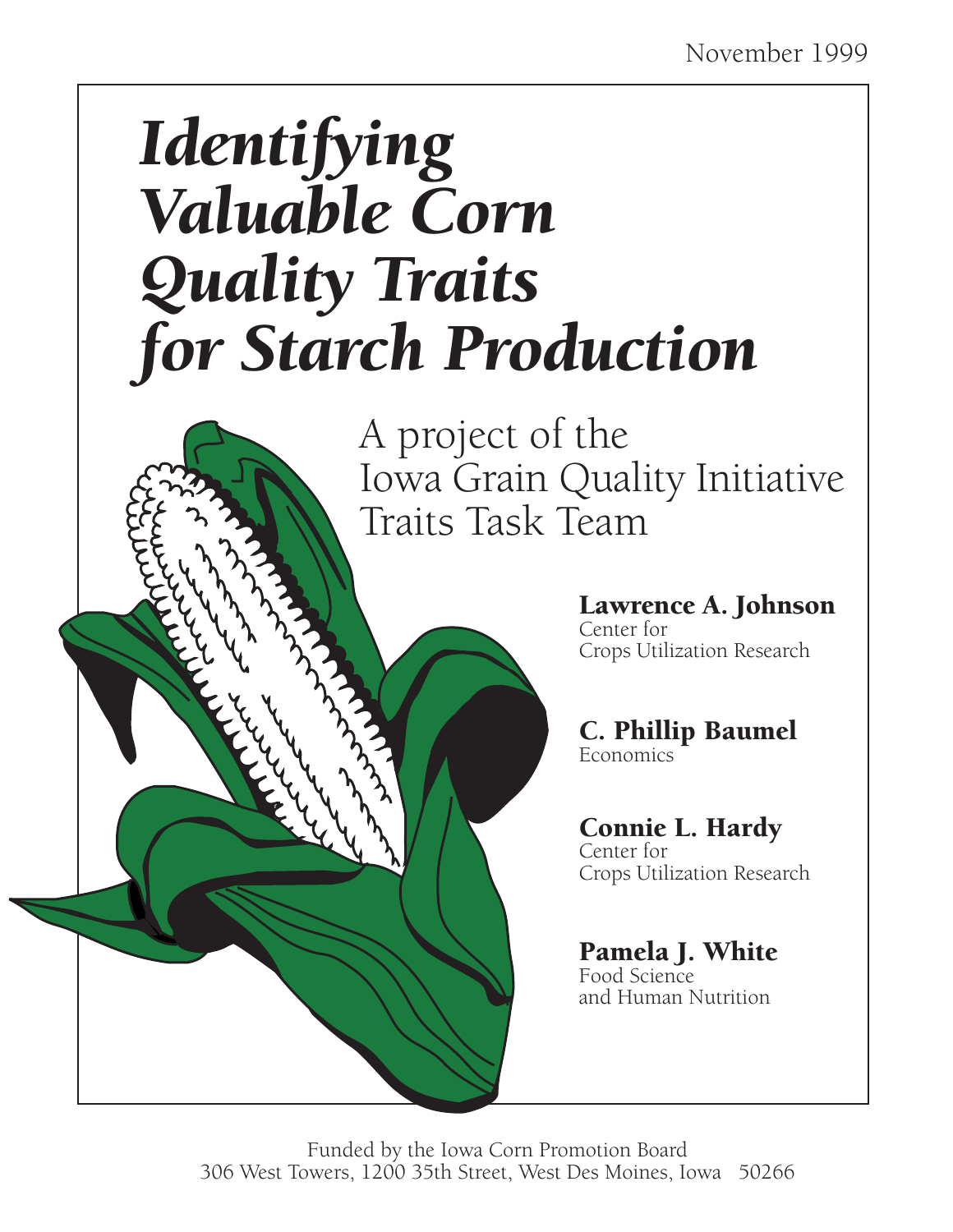## *Identifying Valuable Corn Quality Traits for Starch Production*

**By:**

**Lawrence A. Johnson Center for Crops Utilization Research Food Science and Human Nutrition**

> **C. Phillip Baumel Economics**

**Connie L. Hardy Center for Crops Utilization Research**

**Pamela J. White Food Science and Human Nutrition**

> **A project of the Iowa Grain Quality Initiative Traits Task Team**

> **Funded by the Iowa Corn Promotion Board 306 West Towers 1200 35th St. West Des Moines, IA 50266**

> > **November 1999**

**Center for Crops Utilization Research Iowa Agriculture & Home Economics Experiment Station Iowa State University, Ames, IA**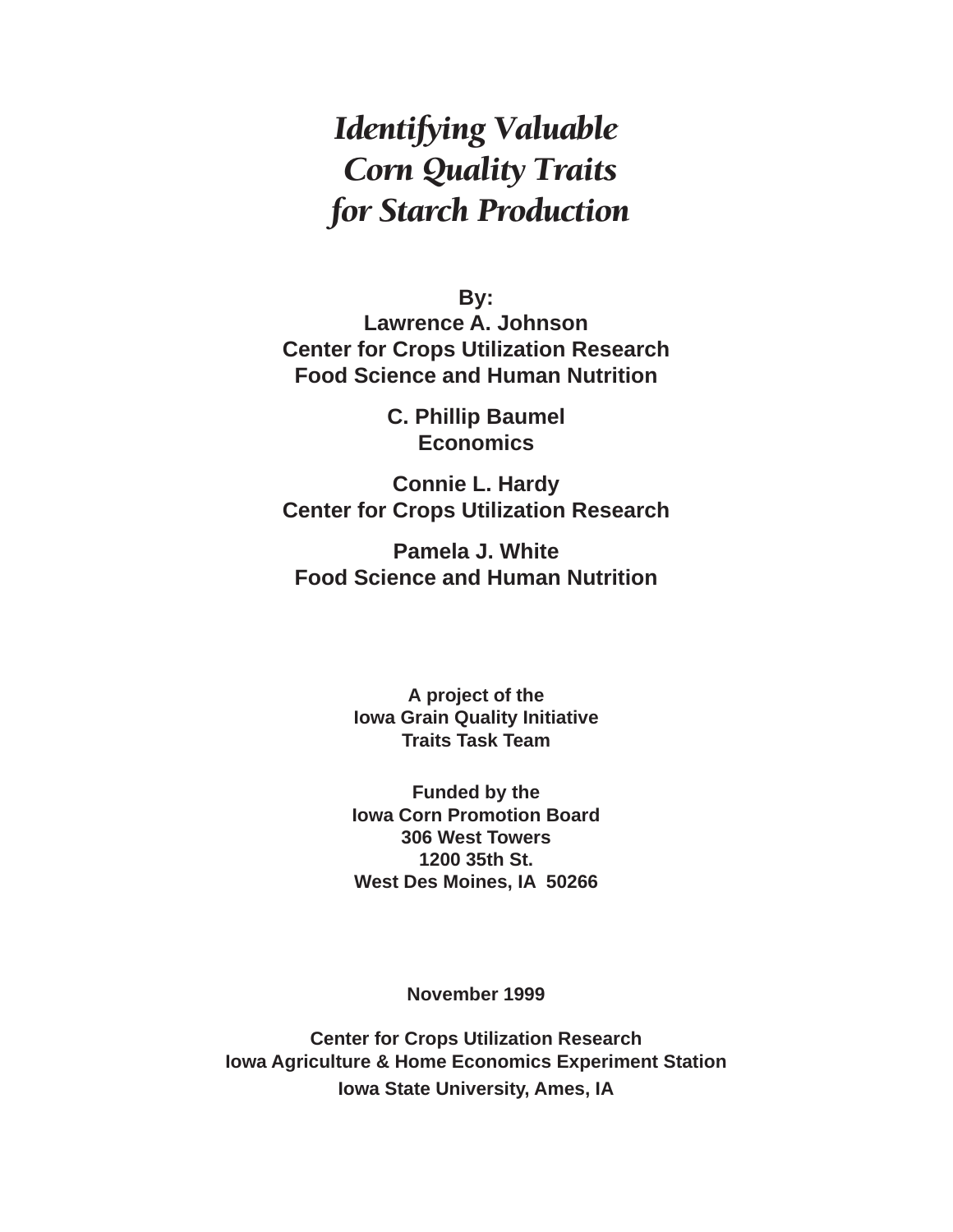## **Acknowledgment**

This report is intended to provoke discussion and debate that will lead to a vision among researchers in public institutions, seed companies, and the starch processing and food industries for modifying corn traits for starch (and other complex carbohydrates) production to enhance utilization and profitability of growing corn. The report attempts to provide direction to farmer organizations and to the corn industry about potential targets for investing research funds. One should recognize that some of the modifications considered required speculation about functional properties and potential applications. Additional research on the relationship between the structures of starch and other complex carbohydrates and functionality in food and industrial applications may refute some of that speculation. Also, this document is a consensus report taking into account the recommendations and reviews of the consultants and advisors identified below.

Jay-lin Jane, Ph.D., Food Science and Human Nutrition, Iowa State University, Ames, IA

Morton W. Rutenberg, Ph.D., Emmar Consultants, North Plainfield, NJ

Henry Zobel, Ph.D., ABCV Starch, Darien, IL

Robert Friedman, Ph.D., Cerestar USA, Inc., Hammond, IN

Kenneth W. Kirby, Ph.D., Cedar Rapids, IA

Chung-Wai Chiu, Ph.D., National Starch & Chemical, Bridgewater, NJ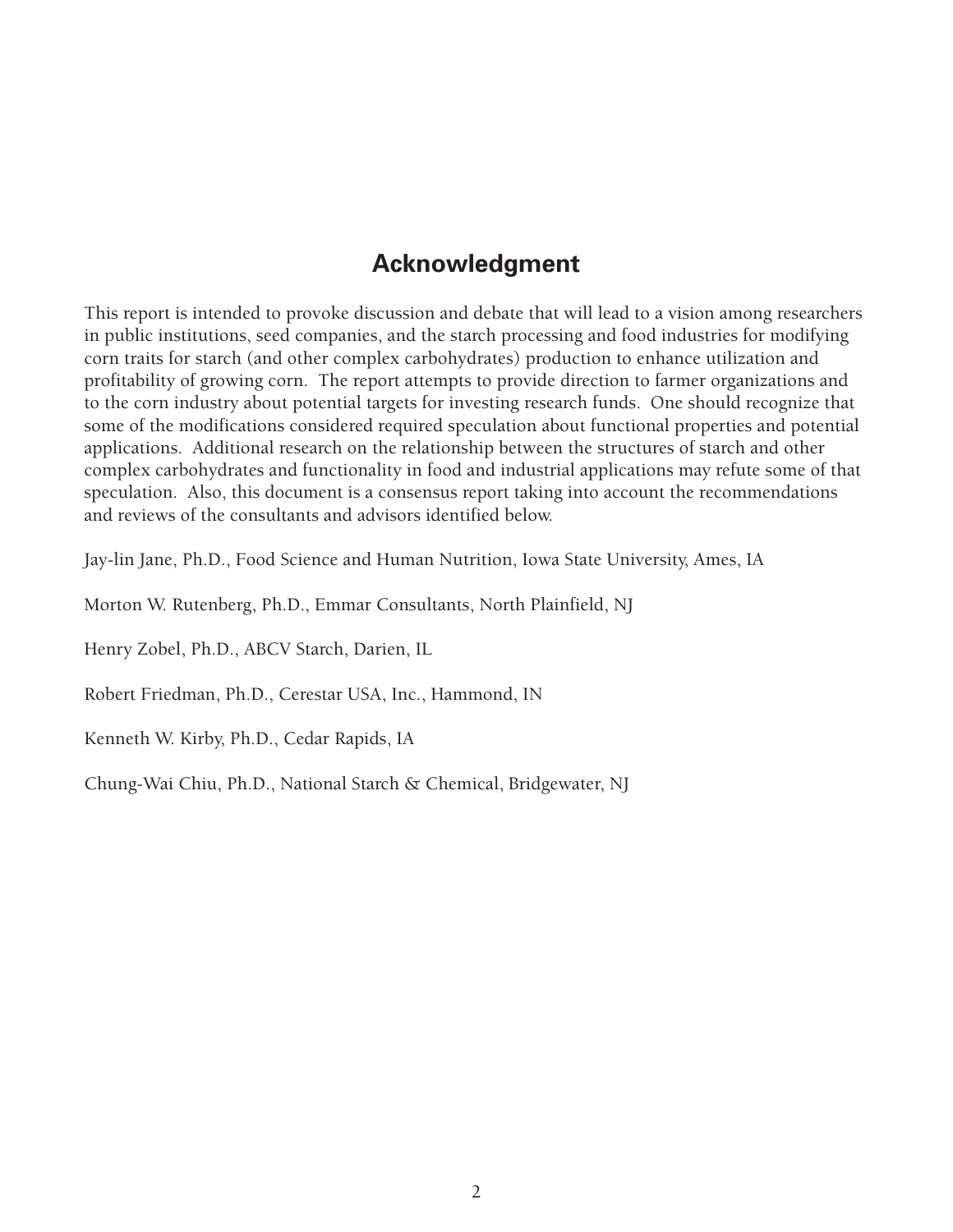## **Executive Summary**

Modified starches and other complex carbohydrates from genetically modified corn are intended to provide new functionalities that, in turn, make possible new products and markets for corn. Other important benefits include more uniform functionalities that are not possible with today's chemical modification routes, reduced processing costs, decreased or eliminated chemical modifications of the types resisted by consumers and environmentalists, and lower costs for users. Genetic modifications may result from traditional plantbreeding techniques or through biotechnology.

Specific goals for use of genetically modified corn to produce new starches and other complex carbohydrates are as follows: to improve gel properties; to improve viscosity and temperature stability; to reduce retrogradation and increase freeze-thaw and storage stabilities; to mimic properties of gelatin and fats; to improve flavor and flavor stability; to reduce or increase digestibility; to improve adhesion and film formation; and to achieve more efficient processing (e.g., milling and fermentation, reduced energy in cooking).

Twenty potential modifications (three high priority and 17 moderate priority, based upon potential gross added value) were identified and evaluated. The top seven market opportunities and related potential modifications are listed below.

Approximately 250 million bushels of corn is processed into starch products. Therefore, it is difficult to identify individual genetic modifications that will meet corn-producer targets for products that generate new demand of 100 million bushels or more. Industry has not seen starches or other complex carbohydrates with some of the functionalities considered in this report; therefore, it was not always possible to estimate with confidence the market potential and the impact on corn consumption. Many of the modifications may enable new "niche" markets with considerable reward to specific starch companies and to the few farmers who produce specialty corn for those companies.

| <b>Market</b><br><b>Opportunity</b>                  | <b>Potential Modification</b>                       | <b>Gross</b><br>Added Value <sup>1</sup><br>(million \$/yr) | Corn<br>Consumed <sup>1</sup><br>(million bu/yr) | Average<br><b>Added</b><br>Value <sup>1</sup> (\$/bu) |
|------------------------------------------------------|-----------------------------------------------------|-------------------------------------------------------------|--------------------------------------------------|-------------------------------------------------------|
| Increase stability<br>to acid and shear              | Introduce aldehydes into<br>starch                  | 298                                                         | 40                                               | 7.45                                                  |
| Improve wet mill<br>yield of starch                  | Decrease or modify hard<br>starch (horny endosperm) | 280                                                         | 1,140                                            | 0.25                                                  |
| Improve gel<br>formation                             | Lengthen A and B,<br>chains in amylopectin          | 208                                                         | 7                                                | 29.70                                                 |
| Replace expensive<br>chemical reaction               | Introduce high levels of<br>acetylation in starch   | 120                                                         | 19                                               | 6.30                                                  |
| Reduce chemical<br>modification                      | Introduce natural cross-<br>linking in starch       | 60                                                          | 3                                                | 20.00                                                 |
| Increase viscosity<br>and water holding              | Introduce cationic<br>groups in starch              | 60                                                          | 10                                               | 6.00                                                  |
| Improve flavor and<br>improve paper<br>manufacturing | Reduce starch lipids                                | 50                                                          | 46                                               | 1.09                                                  |

1 If all of the starch modifications could be achieved (some are mutually exclusive), the total gross added value would be about \$1.25 billion, more than 200 million bushels of modified corn could be consumed, and the average added value across all modifications would be about \$5.80 per bushel.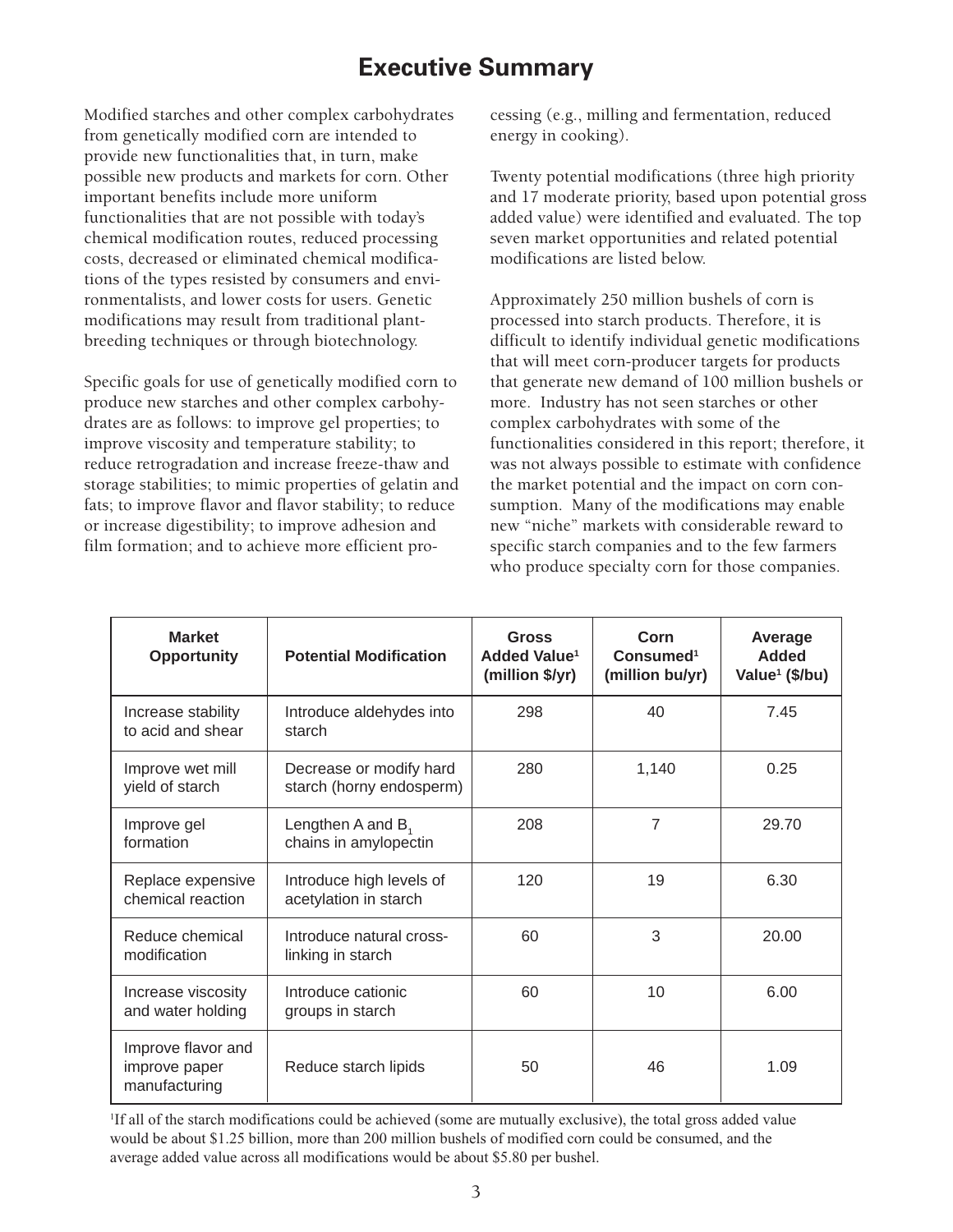## **Introduction**

Advances in biotechnology and improved understanding of biosynthesis of starch and other complex carbohydrates greatly increase the possibilities of developing new or modified corn products. Hereafter, the term "starch" will be used to denote both starch and other complex carbohydrates that are similar to starch but would not comply with the usually accepted terminology of starch. This report summarizes the authors' assessments, with input from industry consultants and advisors, of possible corn modifications to achieve new starches.

The purposes of the study were

- To identify and describe possible genetic modifications to corn that may have commercial value to the corn processing industry and to users of starch products;
- To estimate the gross added value (total value before costs or other market factors) that could be derived from each of the identified genetic modifications; and
- To rank specific genetic modifications for potential market impact, and thus prioritize for investing research funds.

The primary benefits of new starch products from genetically modified corn are

- New or improved functionalities (performance properties, such as greatly reduced cooking energy requirements) that make possible new products and markets for corn;
- More uniform functionalities that are not possible with today's chemical modification routes;
- Decreased processing costs for the starch industry;
- Decreased or eliminated chemical modifications that are resisted by consumers or that are subject to environmental constraints; and
- Lower costs for starch users.

Because management costs and production risks are higher for products from specialty or identitypreserved grains, the rewards must be sufficient to compensate all participating parties for their investments and risks.

Achieving new commercially viable starches by genetic modification of corn presumes knowledge about starch biosynthesis in the kernel, starch granule structure, the relationship of starch structure to functional properties, and plant viability and growth requirements. Although these subjects are not fully understood, starch modification research is still proceeding. Continued research in these areas is key to achieving long-term goals.

In considering genetic modifications of corn to produce new starches we included

- Modifications that are achievable through traditional and mutation breeding to alter gene expression;
- Modifications that can be achieved through transgenic means by which genes for new enzymes are introduced into corn from other plants, animals, and microorganisms; and
- Modifications that can be imagined from a starch structural viewpoint, but for which no known natural mechanism may exist today to achieve the modification (future findings may make these modifications possible).

Currently, our ability to envision the use of genetics and resultant enzymes to modify starch structure and functionality is limited by our understanding of enzymes. Of the more than 25,000 enzymes estimated to exist, only about 10% are sufficiently understood to be recognized by the International Union of Biochemistry (1). Scientists are making rapid progress in understanding the function and location of enzymes that affect starch biosynthesis and the genes that encode them. Undoubtedly, enzymes not recognized today will be useful in the future to alter starch and to facilitate processing of corn into value-added products (2,3).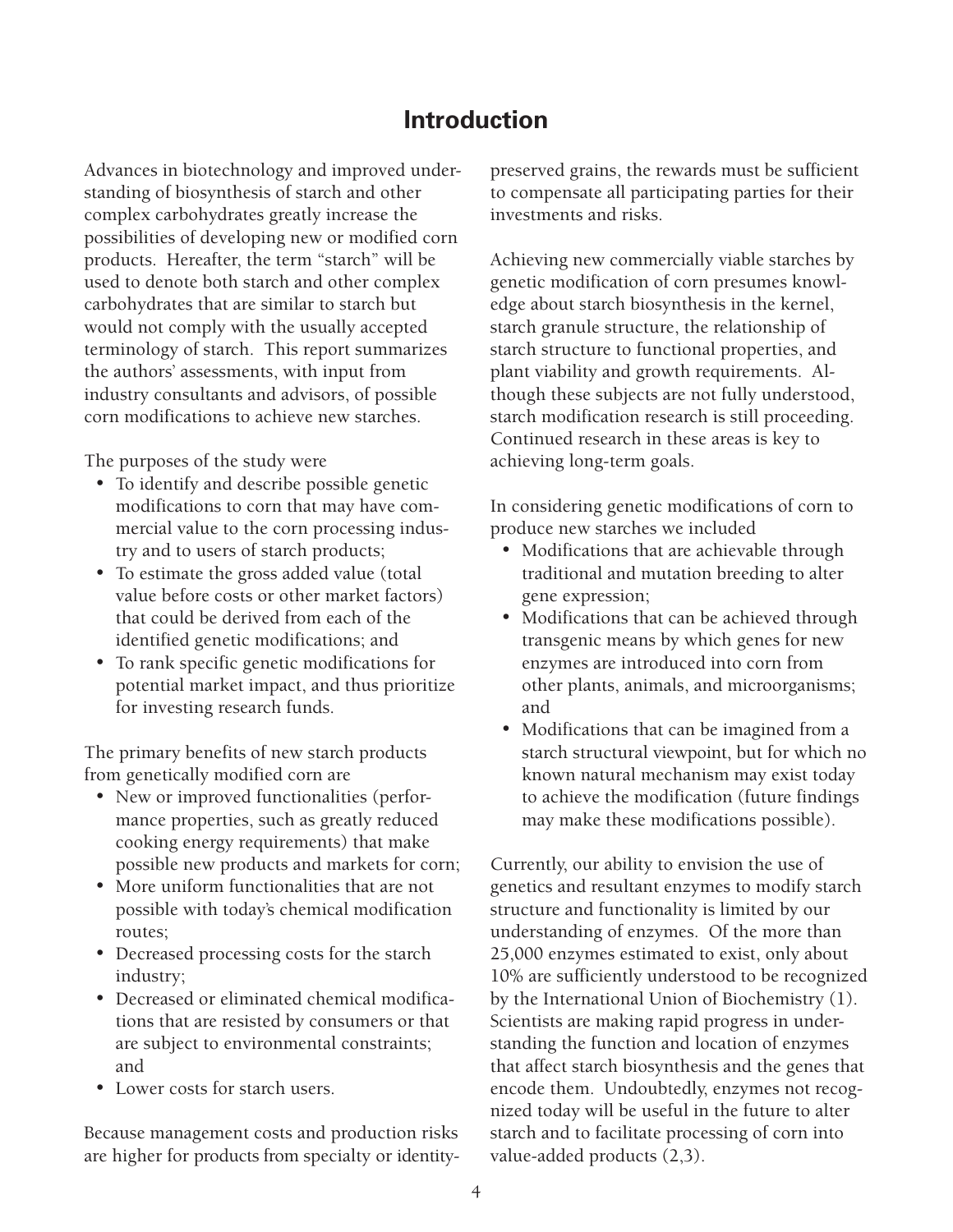We recognized that some modifications may adversely impact the isolation of starch and wet milling of corn. These may not be attractive to today's corn processing industry. Some genetic modifications may require capital investments in new processing methods because the products of some modified starches may not exist as insoluble granules. Other changes envisioned in grain composition and endosperm structure could result in savings due to lower energy, utility and capital costs, and reduced use of processing chemicals.

Corn starch today is chemically altered for some food and industrial applications. The U.S. Food and Drug Administration requires the word "modified" to appear on food labels containing these starches. If corn could be genetically engineered to produce these modified starches in the kernel, foods containing these starches would not need to carry the "modified" designation in the ingredient listing under present labeling laws. These changes should be welcomed in the starch and food industries as well as by many consumers, although we also recognize growing consumer resistance to "genetically modified organisms." Processor savings from reduced chemical use or eliminated chemical processing are also important.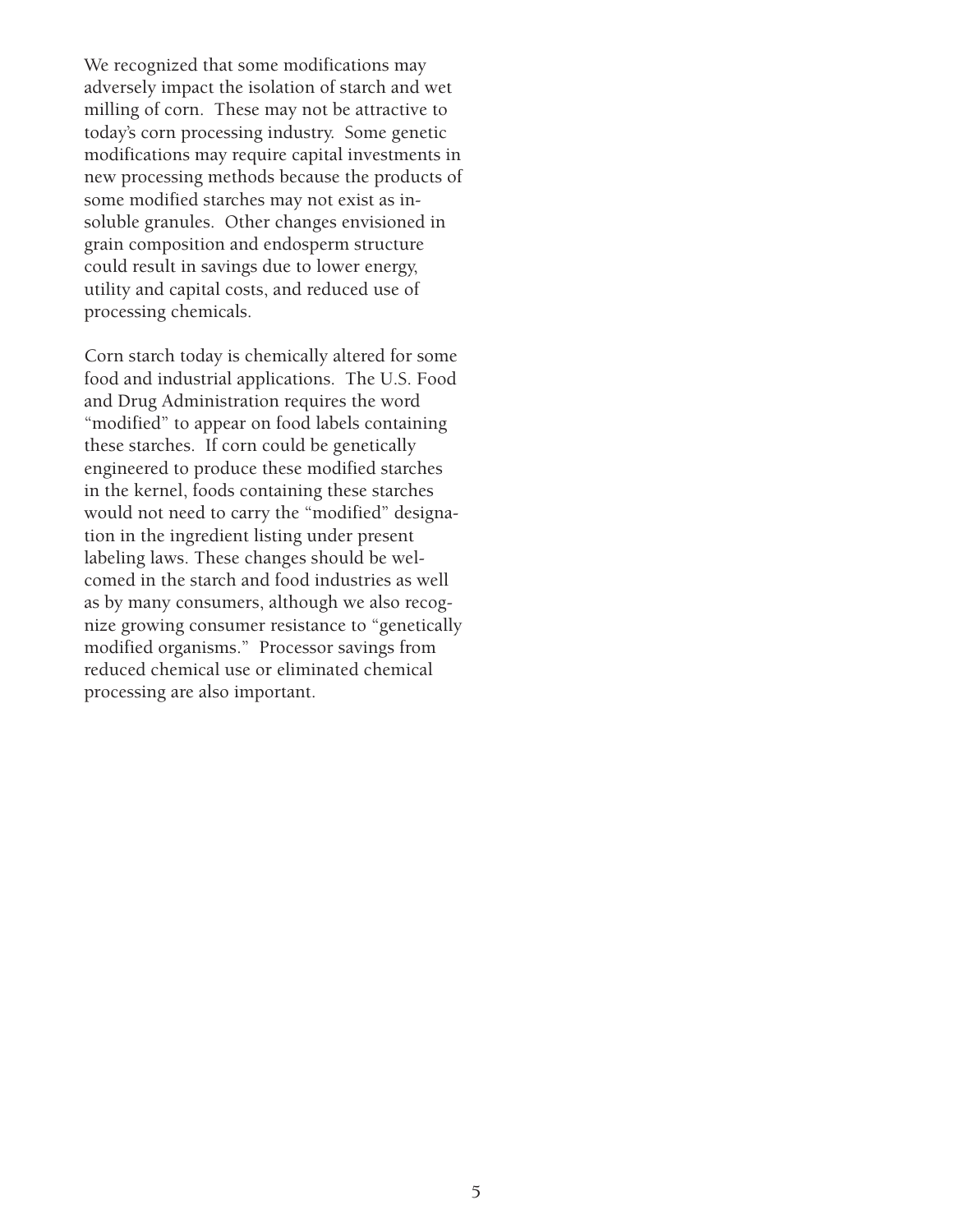## **Methodology**

In considering potential commercial values of new starches from genetically modified corn, three steps were undertaken:

- 1. Potential structural changes to starch were identified and how those changes might affect functionality were speculated; then
- 2. The applications and products in which the modified corn or starch might be useful were speculated; and finally
- 3. The functional properties and performance characteristics of competitive materials were compared to estimate potential market sizes and gross added values of the corn or starch modifications.

Additional research on the relationship between starch structure and function in food and industrial applications may refute some of that speculation.

A list of potentially useful modifications was first developed after several discussion sessions among Iowa State University scientists and staff. Ideas also resulted from a workshop meeting of public-sector and industry scientists. At the end of the report is the template of the analysis form that we used to evaluate functionality changes for each modification. The list of modifications was then provided to consultants and to industry scientists for comment and estimation of gross added value and consumption of the modified corn.

In some cases, we were able to identify strategies by which the desired modification could be achieved. However, we did not limit ourselves to modifications that could easily be achieved. We also included descriptions of possible new materials (other complex carbohydrates) to replace typical corn starch in the endosperm and materials that could be useful in new applications.

In the real world, the actual sales volume for a new starch product from genetically modified corn is determined by overall supply and demand, and how closely the functional properties meet the application's requirements. When there is an existing commercial starch with properties similar to those of a new genetically modified starch, the sales volume can be more readily estimated. Accurate sales volumes of specific starch products are usually proprietary. The market values of starches with functional properties that are not fully defined, or for which no competing products with similar functionality are available for comparison, were difficult to forecast and subject to more error.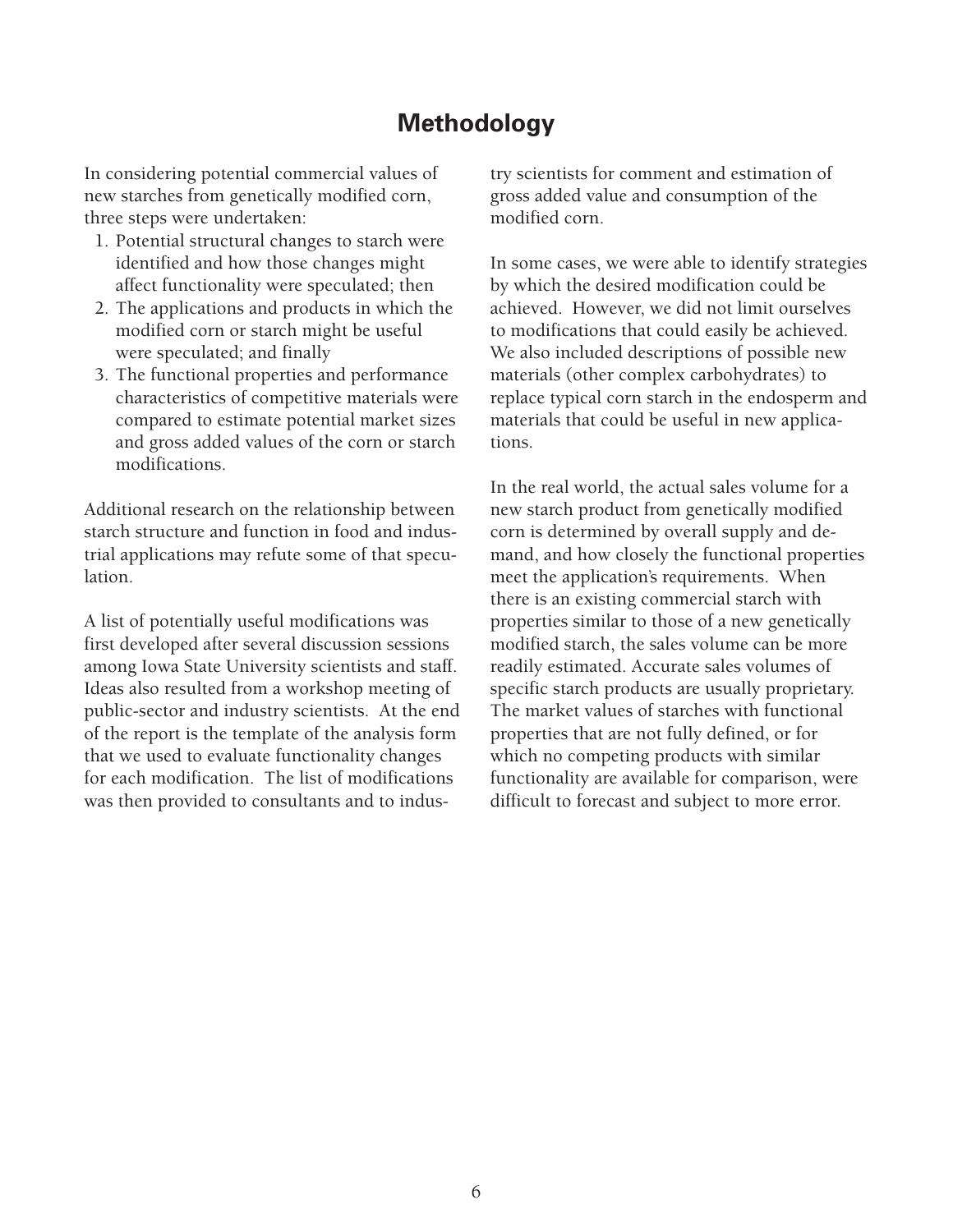## **Glossary**

For those unfamiliar with the detail of starch and polysaccharide chemistry, a glossary of terms commonly used in this report follows.

*Alpha* linkages – A specific type of linkage between glucose units as in normal starch

Absolute amylose – Amylose content as measured by newer and more precise methods

Apparent amylose – Amylose content as measured by older and less precise traditional methods

*Beta* linkages – A specific type of linkage between glucose units as in cellulose

Cross-linking – Bonds between linear starch chains that alter the physical and chemical behavior of starch

Degree of substitution (d.s.) – Average number of hydroxyl groups derivatized per anhydroglucose unit in a starch molecule

Functionality – performance property contributed by a specific ingredient, such as binding, water-holding capacity, film-forming, adhesion, gel stability, and viscosity

Enzyme – A protein having the ability to catalyze chemical reactions

Gelatinization – The melting of the crystalline regions of the starch granule

Paste – A dispersion of gelatinized starch

Pericarp – The outer layer surrounding the corn kernel

Polysaccharide – A polymer of sugars (e.g., starch, cellulose, etc.)

Retrogradation – Recrystallization of gelatinized starch as in staling of bread

Starch granules – Discrete bodies of starch, which, in their native form, are comprised of amylose and amylopectin, have large portions of crystallinity, and are insoluble in water

Viscosity – Fluidity of a liquid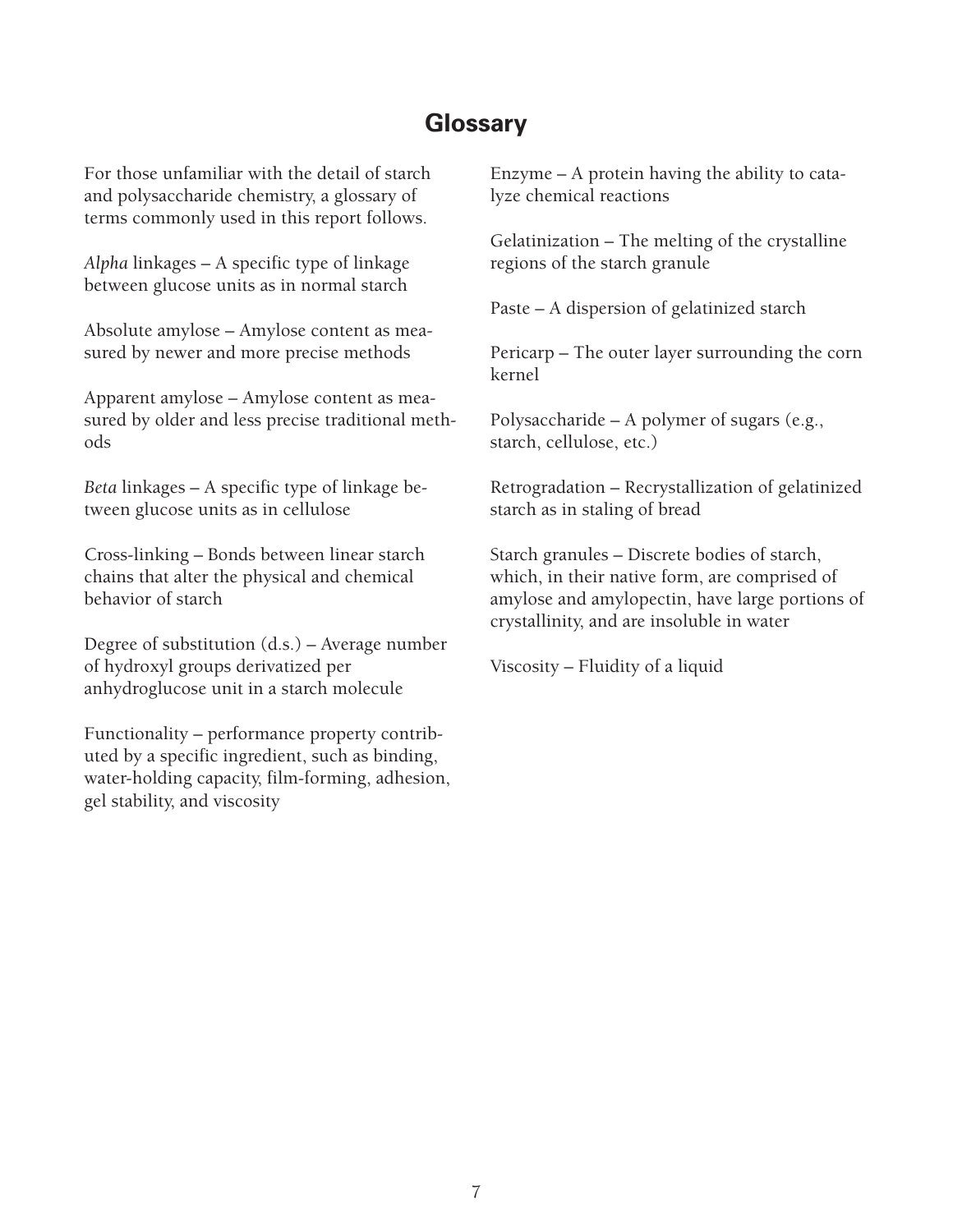## **Current Uses of Normal Corn Starch**

Annual U.S. corn production is 9–10 billion bushels. During the 1997/1998 market year, 234 million bushels of corn was processed into starch, resulting in 7.4 billion lb of starch products (4). Annual growth in U.S. corn starch production is expected to be 3.5% through the year 2010, unless genetic modifications cause major new processing plants to open. Corn is the most important and economical source of starch in the United States. Exports of corn starch account for less than 3% of total U.S. starch production.

Starch is the major carbohydrate storage product in corn kernels comprising 70–72% (dry basis) of the kernel. Starch exists as insoluble, partially crystalline granules that assume size and shape characteristics of the plant species. The amount and extent of crystallinity alter its physical properties and affect its ability to be chemically modified. Insolubility as granules is important to the current wet-milling process; modifications that change solubility may adversely impact starch recovery. Starch is made up of individual units of glucose, linked together in chains by *alpha* 1-4, and occasional *alpha* 1-6, linkages. The 1-4 linkages produce linear chains that primarily comprise molecules called "amylose," whereas the *alpha* 1-6 linkages serve as branching points to produce branchedchain molecules called "amylopectin."

The proportions of the two types of polymers comprising starch are established genetically. Normal corn starch contains about 27% "apparent" amylose, as determined by traditional measures (about 18% absolute amylose content). Amylose is a predominantly linear polymer (there may be minor amounts of very short branches) with glucose units linked by *alpha* 1-4 bonds. Amylopectin, a highly branched polymer, comprises the majority of the starch granule. Amylopectin has glucose units linked by *alpha* 1-4 and *alpha* 1-6 (branch points) bonds.

Plant geneticists have developed varieties of corn containing all amylopectin (waxy corn) and other varieties containing more than 70% amylose (high-amylose corn or amylo-maize) that are now grown commercially (a recent patent was awarded for corn containing starch with 85–95% amylose). Identity is preserved throughout production, processing, and marketing. Identity preservation and specialty grain production are not new concepts to many corn producers and the starch industry.

Native starch extracted from corn is a dry, soft, usually white powder. It is insoluble in cold water, alcohol, and most organic solvents. When the granules are heated in a water suspension, they bind water, increase in size, and lose their crystallinity, and the suspension becomes thicker until it forms a paste. This process is called gelatinization. The temperature at which the starch gelatinizes is an important functional property and often serves as a means of classifying starches from different sources.

The granular structure of starch is important to recovery processes and the abilities of commercial starches to fill specific product needs. The physical and chemical properties of starch make it useful in food and industrial applications as thickeners, suspension agents, emulsifiers, gels, adhesives, and films. Thickening properties are useful in puddings, gravies, sauces, pie fillings, and in some industrial applications (e.g., paper, adhesives) where viscosity is important. Starch pastes in foods can hold fat and protein particles in suspension to give desirable flavor, texture, and appearance; likewise, in paper coatings and in some adhesives, clay particles are suspended in starch pastes (5). Gel formation is important in puddings, salad dressings, and adhesives. When starch pastes are spread on smooth surfaces, the resulting strong, stable films are particularly useful in paper coatings and sizings, textile sizings, corrugated board, and adhesives.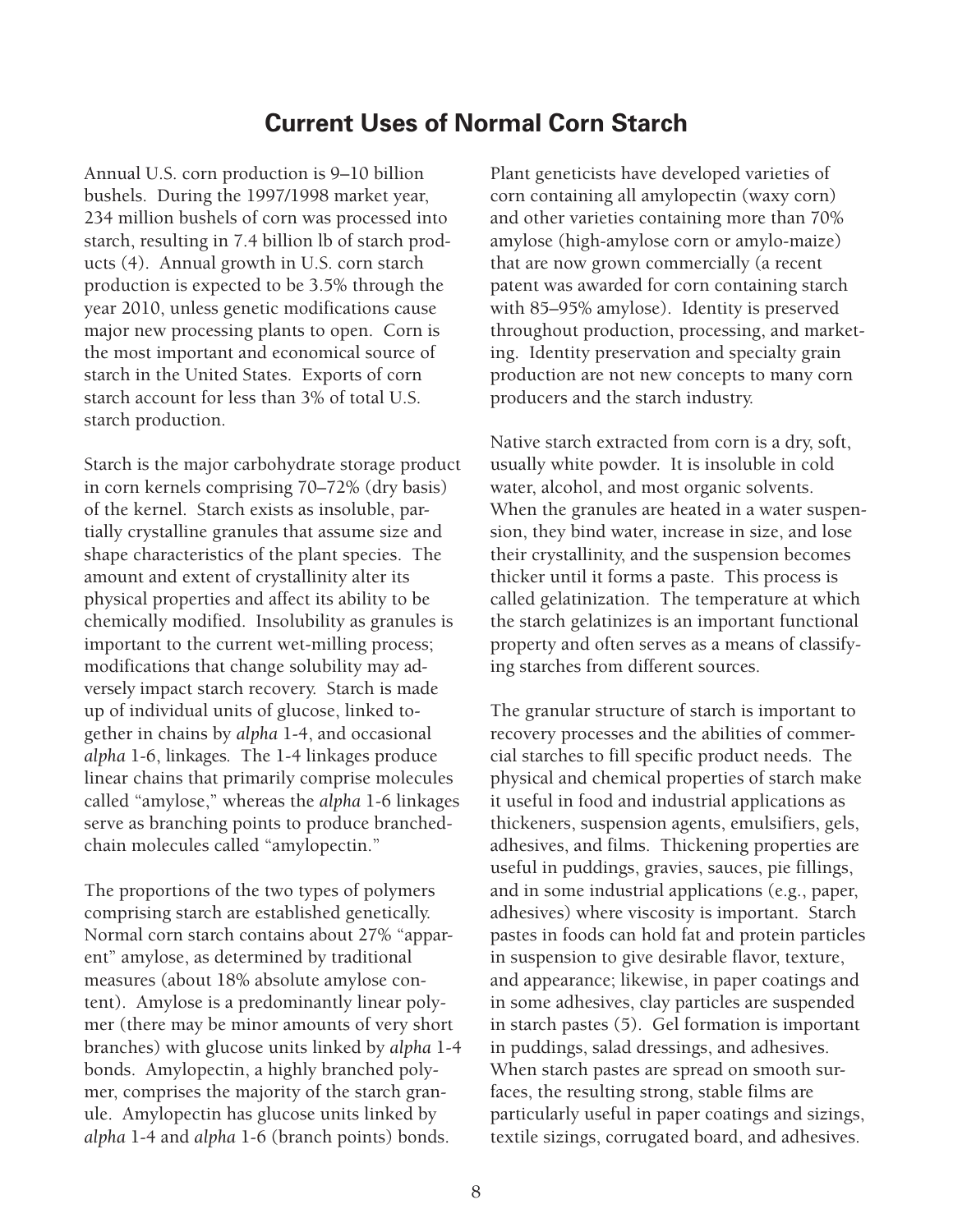Today's commercially important properties of starch often depend on the relative proportions of amylose to amylopectin, and tend to vary from one plant species to another. Once gelatinized, starches with high percentages of amylose form firm gels and strong, tough films. Waxy corn starches, which are nearly 100% amylopectin, gelatinize easily and yield nearly transparent, viscous pastes that will not gel. Behavioral properties of starches from different plants and modified starches usually fall between these two extremes.

Most corn starch is sold in the unmodified form to be used in paper and board production, adhesives, salad dressings, beer, canned foods, dry food mixes, molding starch, and laundry starch. A major deficiency of unmodified corn starch in many commercial uses is its extremely high viscosity (thickness of solution) when heated and its tendency to "retrograde" or "setback" (recrystallize) at ambient or low temperatures. Retrogradation is a problem in many applications because the resulting gel becomes firm and tough, weeps moisture (syneresis), and may become brittle as it loses internal moisture and partially recrystallizes. Starches from genetically modified corn might be used to solve these types of practical problems facing industry and consumers.

Corn starch is plentiful and relatively inexpensive. Therefore, the U.S. starch industry has found ways to alter the properties of corn starch to fit processing and application needs rather than to substitute starches from other sources. Inherent properties of the corn starch granule can be altered by mild chemical and/or heat treatment to improve starch performance. Such modified starches and starch derivatives provide users with a range of products to fit individual processes and applications. However, modified and derivatized starches cost more than common corn starch and are required by law to be labeled as "Food starch – modified" on food product labels. The term "modified" used with a food ingredient is often perceived negatively by consumers, especially in some export markets (Asia and Europe).

Common treatments to reduce viscosity in corn starch pastes are acid modification, oxidation, and enzyme modification. These treatments split bonds between individual or groups of glucose units in starch chains. By carefully controlling the process, a starch chemist can produce starches with a wide range of viscosities. Derivatization techniques also may affect viscosity, but they usually are done to enhance or impart other functional behaviors, such as gel formation and solubility, that are different from those of the parent starch.

Cross-linked starches are those in which links are created between and among glucose chains, making them more stable to processing conditions such as heat, pH, and shear. These starches are important to the food industry because of great variation in cooking and storage temperatures (e.g., microwavable foods), processing equipment, and ingredient combinations. Stabilized starches, another group of starch derivatives, are specifically stabilized against gelling and may have other unique functional characteristics.

Hydroxyethyl and hydroxypropyl starches are starch derivatives used in paper and food manufacture, respectively, because of their abilities to form clear, stable pastes. Cationic starches (those that are chemically altered to carry a positive charge) are used in paper manufacture to impart strength and color retention by adding positively charged starch molecules to the negatively charged cellulose in paper pulp. Starch acetates are used both as textile sizings and as food thickeners. Starches often are first cross-linked to improve viscosity in processing, and then acetylated (chemical groups are added to starch chains) to prevent retrogradation of the starch paste.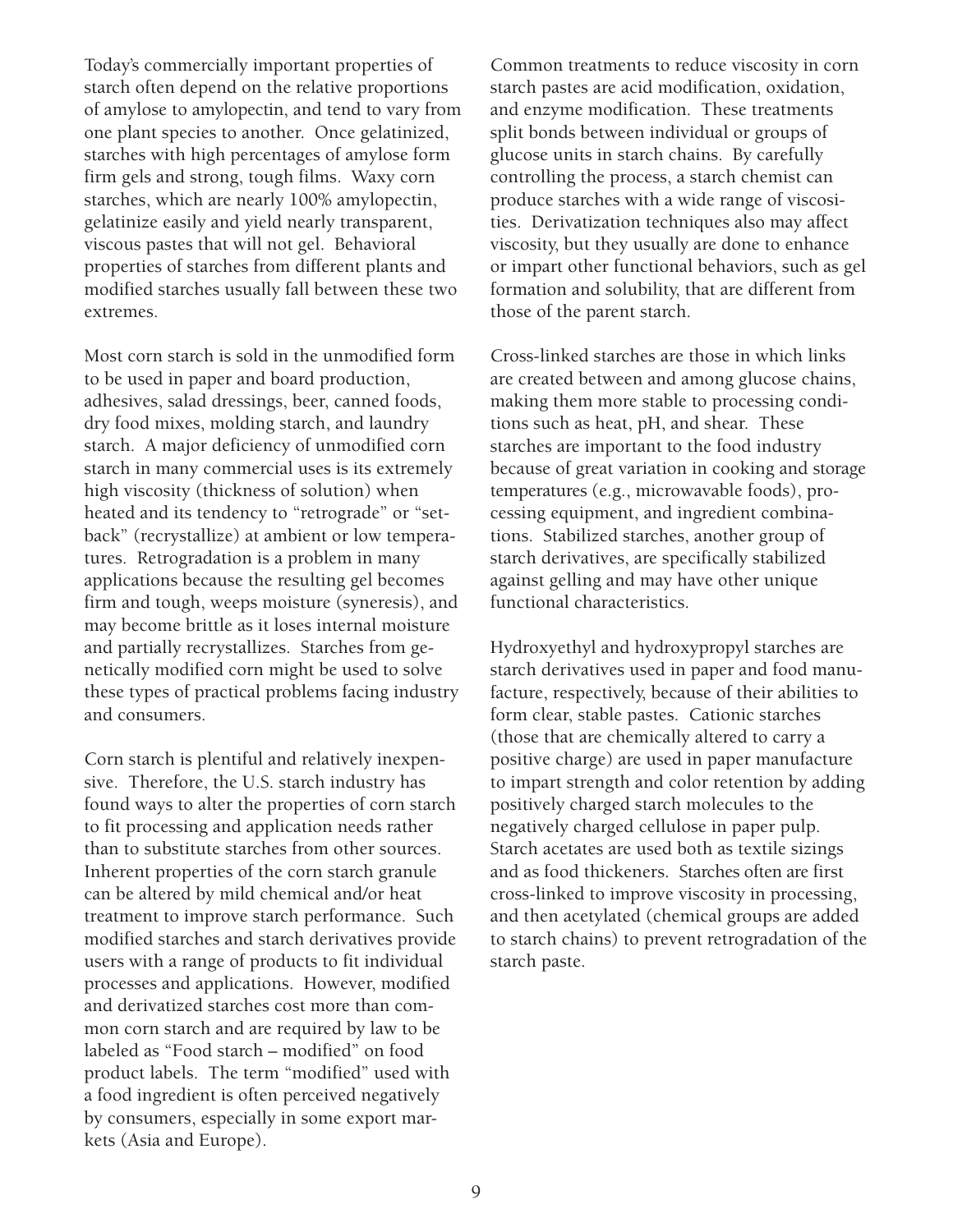## **Opportunities for New Starches from Genetically Modified Corn**

The current market for corn starch products in food and industrial applications demands approximately 250 million bushels of corn; therefore, individual genetic modifications that will generate 100 million bushels or more of new demand are unlikely except for those modifications that enhance the milling process. However, several modifications will likely generate added economic impact equivalent to 100 million bushels of commodity corn. Some modifications provide starch functionalities that are available today, but only through chemical processes; other modifications may offer improvements over current starch products, or may provide new functionalities that industry has not seen. Many modifications could result in new niche markets and considerable reward for individual farmers who produce specialty corn for specific starch processors.

The modifications were ranked as follows based on estimates of commercial benefits (potential U.S. market impact) by the authors and industry consultants. Priority rankings were assigned based upon the amount of potential gross added value. High-priority modifications have potential added values exceeding \$200 million per year, whereas those having less than \$200 million per year but more than \$2 million per year were judged to be moderate priority. Three modifications were judged to have high potential gross values and 17 were judged to have moderate potential gross added values. The moderatepriority modifications may have potential for specific companies in marketing specialty products, but the potential gross added value is probably not sufficiently large to impact large numbers of corn producers. Table 1 (pages 18- 22) provides more details on estimated market size, potential additional value per pound of starch, estimated corn consumption, and potential added value per bushel of corn for those modifications judged to be high or moderate priority.

**High priority – Relatively high gross added value**

- Introduce aldehyde groups into amylose and/or amylopectin
- Decrease, eliminate, or modify horny endosperm proteins for improved wet milling and increased starch yield
- Lengthen A and  $B_1$  chains of amylopectin

#### **Moderate priority – Modest gross added value**

- Introduce high levels of acetylation into amylose and/or amylopectin
- Achieve natural cross-linking or enhance potential for cross-linking
- Introduce a cationic (positively charged) group into amylose and/or amylopectin
- Decrease starch lipids
- Alter all linkages from *alpha* to *beta* in amylopectin
- Introduce *o*-methyl, *o*-acetyl, *o*-succinyl, *o*glycosyl, *o*-phosphatyl, or *o*-galactosyl groups into amylopectin and/or amylose
- Increase absolute amylose to >90%
- Reduce numbers of  $B_2$ ,  $B_3$ , and  $B_4$  chains in amylopectin
- Increase molecular weight of amylose
- Alter 1-4 linkages from *alpha* to intermittent *beta* in amylose and/or amylopectin
- Introduce an anionic (negatively charged) group into amylopectin and/or amylose
- Decrease absolute amylose to 5–10%
- Increase phytoglycogen to >90%
- Decrease molecular weight of amylose
- Replace starch with cyclodextrin
- Shorten A and  $B_1$  chains in amylopectin
- Increase phytoglycogen to 25%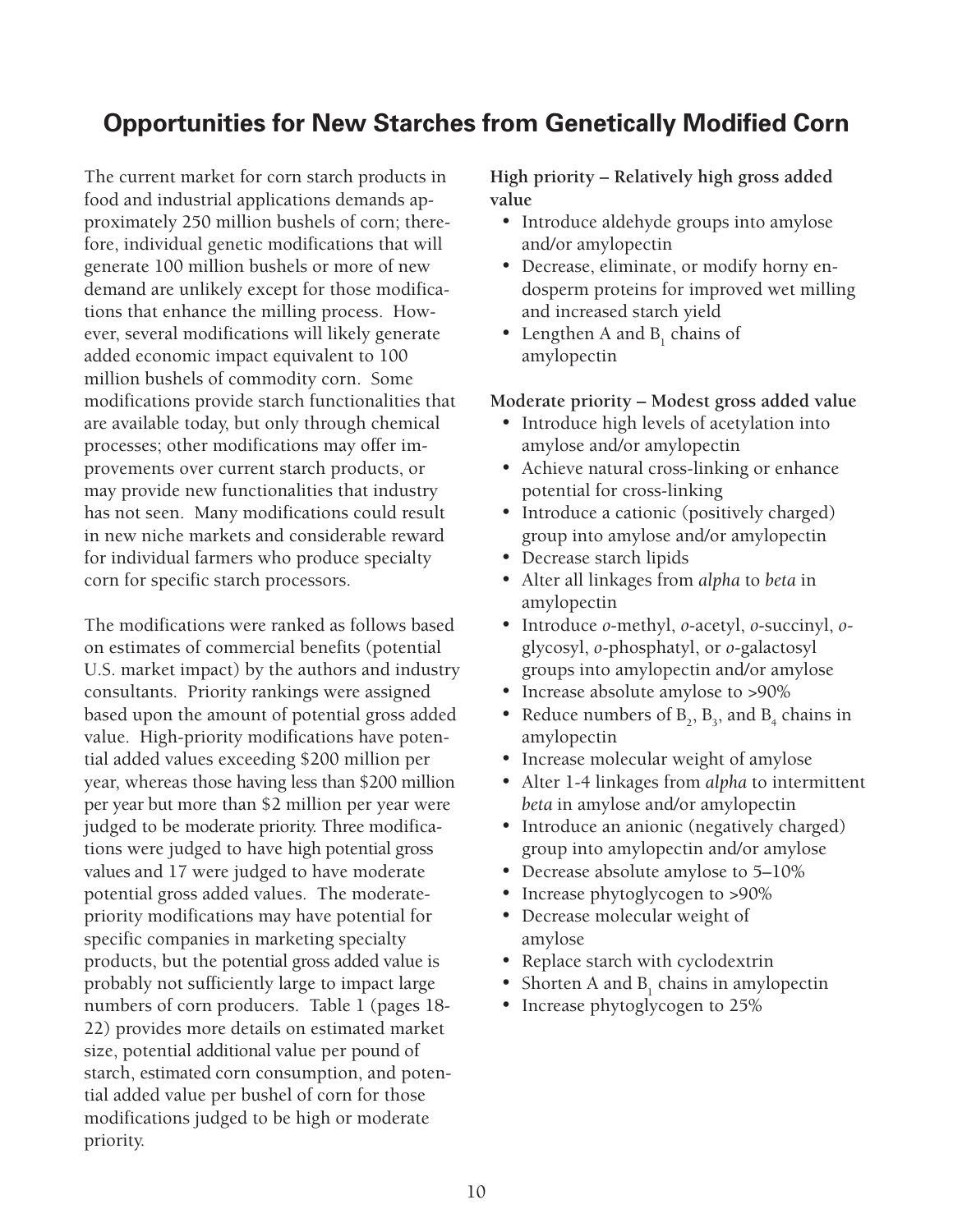Other modifications judged to have little or no added values and thus would not be recommended targets are the following:

### **Low priority – Little gross added value**

- Increase starch content
- Reduce pericarp thickness
- Introduce phosphate groups into amylopectin to simulate potato starch
- Introduce new *alpha*-(1-2) and *alpha* (1-3) linkages into amylopectin
- Replace starch with polyhydroxybutyrate and/or polyhydroxyvalerate (biodegradable polymers produced today by fermentation)

### **Abandon – No gross added value**

- Produce germless kernels to simplify milling
- Alter granule shape
- Increase granule mean size
- Decrease granule mean size
- Narrow granule size distribution
- Increase molecular weight of amylopectin without altering chain length
- Replace starch with levulan (otherwise known as fructan, a polymer of fructose; fructose could be produced by hydrolysis of fructan rather than isomerization of glucose)

If nearly all of the starch modifications identified (high and moderate priority) could be achieved, the total gross added value would be about \$1.25 billion, over 200 million bushels of modified corn could be consumed, and the average added value across all modifications would be about \$5.80 per bushel. However, some proposed modifications are mutually exclusive.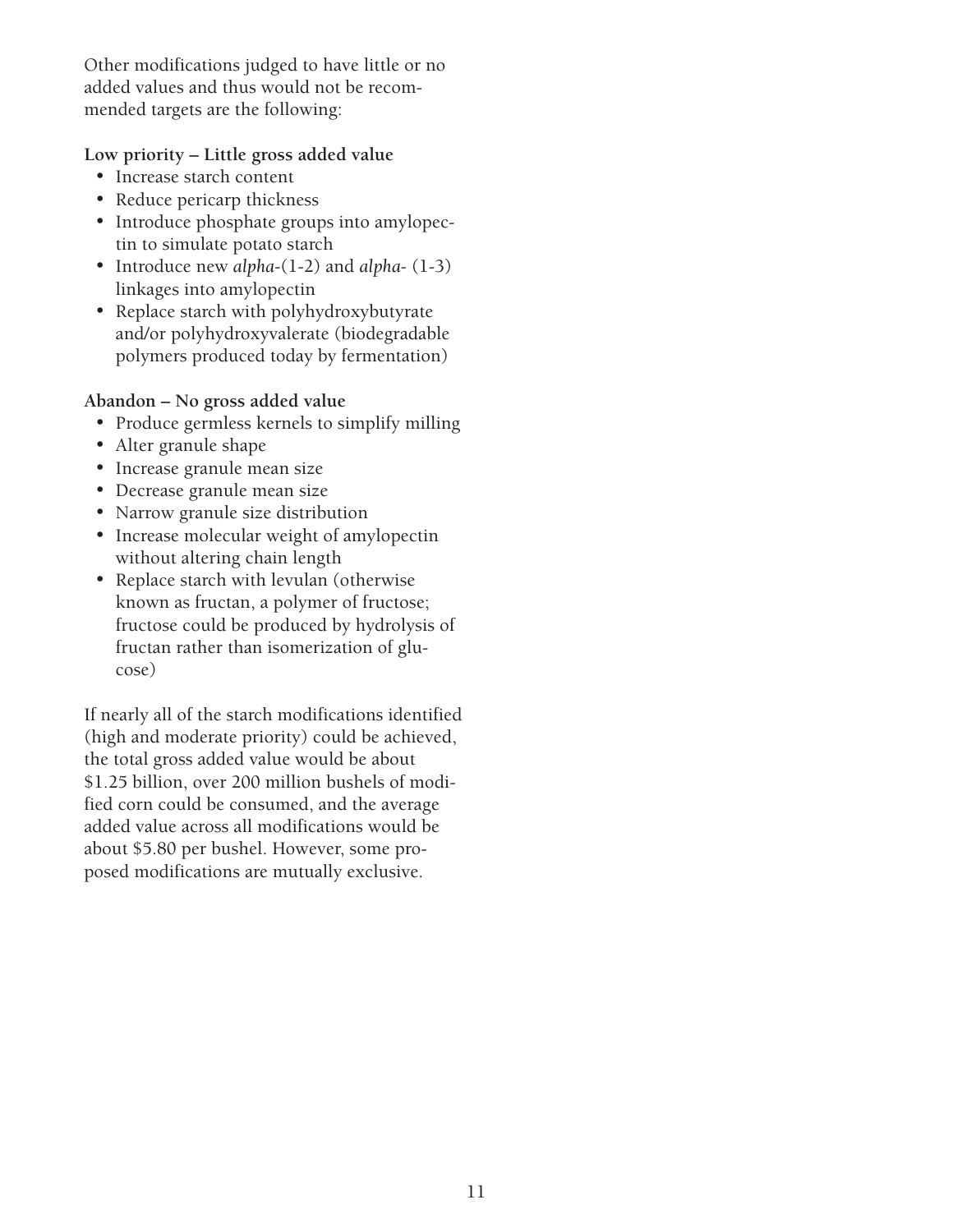## **Market Needs for New Starches**

The following is a more detailed discussion of the modifications judged to be important in food and industrial applications (potential modifications are shown in italics).

#### **Food applications**

About 100 million lb (dry weight) of stabilized, cross-linked starches is used annually by the North American food industry. Prices of these starches range from \$0.50/lb to \$0.90/lb depending upon the specific modification and contract arrangements. These starches often are produced from waxy corn. The market for crosslinked waxy corn starch is about 30 million lb with prices ranging from \$0.50/lb to \$0.75/lb (compared with \$0.10–0.15/lb for normal corn starch).

Research areas considered to be useful were generally those that would reduce or eliminate the need to chemically treat corn starch to achieve desirable properties. Some goals that would be important to the food industry are

- Achieve natural cross-linking or enhance potential for cross-linking to improve paste stability to acid and shear (*e.g., introduce aldehyde or phosphate groups into amylopectin and/or amylose*)
- Mimic hydroxylated and acetylated starches (*shorten A and B1 chains in amylopectin*)
- Bind cations and increase viscosity and water-holding capacity (*add an anionic [negatively charged] group*)
- Prevent retrogradation and reduce gelatinization temperature (*introduce o-methyl, osuccinyl, o-glycosyl, o-acetyl, o-phosphatyl, or o-galactosyl groups into amylose or amylopectin*)
- Improve wet milling and increase starch yield (*decrease amount of, eliminate, or modify horny endosperm proteins*)
- Improve flavor (*decrease starch lipid*)

*Natural cross-linking* might be achieved by introducing small amounts of diester cross-links in the granule by introducing diphosphate,

diadipate, or disuccinate ester bonds by genetic modification. Naturally cross-linked waxy corn starch would be very useful to the food industry, both for its functional properties and absence of chemical modification. Naturally cross-linked starch or enhanced potential for cross-linking likely will be best accomplished on waxy corn that already contains mostly branched starch chains of amylopectin. *Introduction of groups, such as o-succinyl groups,* may provide interaction sites for cross-linking. Various levels of cross-linking are needed to provide products suited to a variety of applications. Perhaps this alteration could be accomplished by eliminating some cross-links from a highly cross-linked starch by using a simple treatment such as mild alkaline or enzymatic hydrolysis. Alternatively*, enhanced potential for cross-linking* might be achieved by genetic modification. Perhaps starch could be modified to contain glucuronic acid units, which might be induced to form intermolecular ester bonds by dry heat, thus producing cross-linking.

 $\mathcal S$ hortening  $A$  and  $B_{_1}$  chains of amylopectin is one approach that would allow adequate sites for cross-linking but fewer long outer chains that could retrograde.

*Addition of anionic moieties (i.e., glucuronic acid, phosphate, sulfate)* also would provide electrostatic interaction among long chains of amylose and amylopectin that would reduce or prevent retrogradation and could give gum-like properties. Further interaction of negatively charged (anionic) groups with cations (di- and trivalent metal ions with positive charges) might lead to insolubilization, water-resistance, gel-formation, and chelation (binding of metallic ions) properties important in wastewater treatment, metal recovery, and wet-end paper manufacture.

*Introducing o-succinyl or o-galactosyl substituents* may provide enhanced potential for crosslinking as already discussed.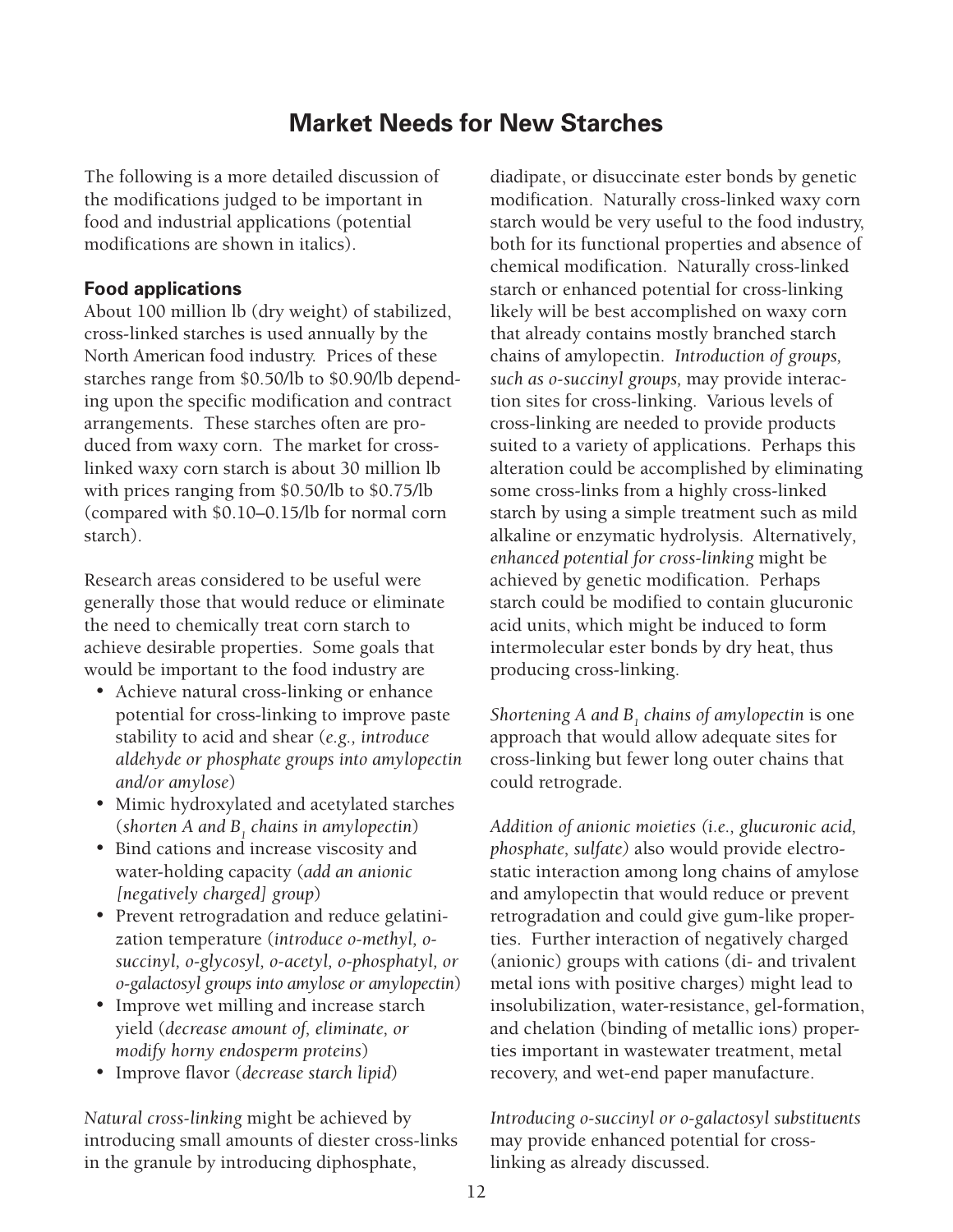*Introducing o-methyl or o-glycosyl groups* should achieve low-temperature sol (colloidal suspension of solids in a liquid) stability. Interspersing single glucose units (*o*-glycosyl) along the chains of amylose would prevent hydrogen bond associations and retrogradation. This type of modification would provide high viscosity with low-temperature stability, lower gelatinization temperature, and possibly easier solubility in water. These properties would be particularly useful in high-amylose corn starch. This type of modification might fit into the biosynthetic pathway with less disruption of plant metabolic processes than would other approaches. Because starch composition would not change, this new starch would likely not require labeling as "modified food starch," and it should have no adverse effects if used as livestock feed.

*Introducing low levels of acetylation*, particularly in high-amylose corn starch, is another approach to achieve low-temperature stability, but the industrial method for achieving this modification is already inexpensive. Corn that produces starch acetate in granular form by genetic modification may allow more uniform substitution along starch chains. A wide range of food and industrial products could be developed based on starches of various degrees of acetylation.

Gelatin currently fills the large market for clear, thermo-reversible (gel when chilled, liquid when warm) gels in food production. Recent concern about "mad cow disease" could reduce gelatin use, but no good substitutes are available. The ability to produce similar gels with corn starch could result in a new market for starch, if a clear gel could be produced. An estimated 140 million lb of gelatin is used in confectionery applications in the United States and Europe. Depending upon the grade, the price of gelatin currently is around \$2.20/lb.

One possible approach for gaining the desired gel properties that may allow corn starch to compete with gelatin is to *lengthen A and B1 chains in amylopectin*. Increased retrogradation and lack of clarity in the gel may result from this modification alone and would cause problems in some applications. However, these problems could be

addressed with another chemical or genetic modification that attaches substituent groups along the starch chains (e.g., phosphate groups) to reduce retrogradation and provide clarity.

In addition to the above-mentioned modifications, two other modifications could improve corn starch for food applications. *Decreased starch lipid* and *decreased amount of, eliminated, or modified horny endosperm proteins* could improve gelling properties and reduce the typical "cardboard" flavor of corn starch. These modifications would be most useful in waxy corn starch, recognizing that one drawback would be poorer low-temperature stability.

*Decreased, eliminated, or modified horny endosperm proteins* should improve starch recovery during wet milling and may increase processing efficiency (but breakage susceptibility could increase). If coupled with *decreased starch lipid*, flavor and color also may improve. Impact on sales volume is not well defined. If accomplished on waxy corn starch, the market volume is estimated at 100 million lb. Flavor removal and increased whiteness could expand the market for corn starch in both food and pharmaceutical areas.

#### **Industrial applications**

The demand for industrial corn starch in the United States is projected to rise 4.5% per year through the year 2000 when 7 billion lb valued at \$1 billion is expected to be produced. Industrial corn starch may account for an increasing portion of total U.S. corn starch use. Traditional applications, primarily adhesives, paper, and board, are expected to remain the dominant uses for corn starch. Adhesives and paper and paperboard production provide growing markets for modified starches, accounting for 47% of current total demand (4).

Approximately 1 billion lb of hydroxyethyl starches is used in paper coatings and sizings. The current price of hydroxyethyl starch in large bulk quantities is \$0.14/lb versus common corn starch at \$0.09/lb. Industrial starch prices ranged from \$0.05/lb to \$0.18/lb over the period 1986–1996.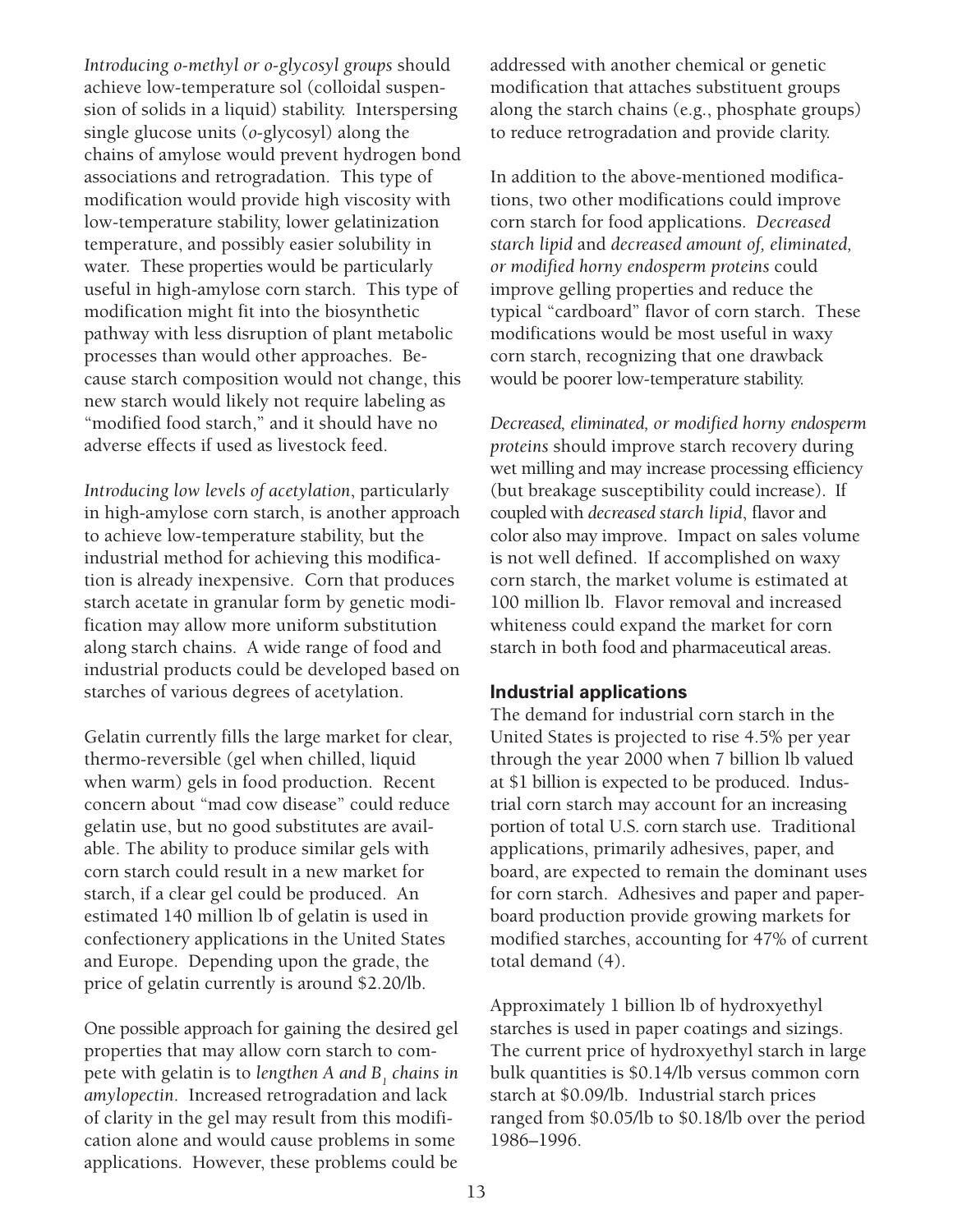The demand for modified industrial corn starches is projected to expand 6.6% per year reaching 3.2 billion lb by the year 2000 (6), although recent growth has been at a much lower pace. The demand for special types of starch used in the production of degradable plastics and superabsorbent polymers could rapidly grow. Corn starch supplied 60% of the starch used in degradable plastics in 1995 (175 million lb at \$0.15/lb) (6). Super-absorbent polymers are materials that can absorb several hundred times their own weight in water. Those super-absorbing polymers made from corn, used mainly in agricultural applications (e.g., seed coatings, fertilizer carriers), continue to be a small market for corn starch at 33 million lb (at \$0.12/lb) (6).

Traditional markets—paper and paperboard, adhesives, and textiles—will continue to provide the mainstay applications, jointly accounting for about 80% of total industrial starch sales. Growth will be aided by the increasing tendency of users in the paper and paperboard industry to purchase proprietary modified corn starches rather than to convert unmodified starches in-house (6).

New structures in the kernel that have possible competitive potential in industrial products in terms of functionality and economics include the following:

- Provide sites for cross-linking and improve paste stability to acid and shear (*achieve natural cross-linking or enhance the potential for cross-linking such as introducing aldehyde groups into amylopectin and/or amylose*)
- Decrease retrogradation rate and improve film formation (*increase the molecular weight of amylose*)
- Provide sites for attaching block co-polymers and improve paper coatings and adhesives (*introduce aldehyde groups*)
- Improve water resistance in adhesives *(introduce high levels of acetylation (d.s. 1-3) into amylose or amylopectin)*
- Bind anions, increase viscosity and waterholding capacity, improve gelling and flocculation (*introduce a cationic [positively charged] group into amylose*)
- Reduce reformed amylose particles (RAPS) (*decrease starch lipid*)
- Improve film and solution properties, and decrease retrogradation *(introduce linkages between glucose units other than alpha 1-4 and alpha 1-6)*
- Replace an expensive enzyme reaction in producing cyclodextrin *(replace starch with cyclodextrins)*

The benefits of *naturally cross-linked starches and enhanced potential for cross-linking* were discussed earlier with food applications in terms of viscosity stability under varying processing and storage conditions. These same properties also would be valuable in adhesives and coatings and would be in great demand in industrial applications if the cost was competitive. Approximately 1.2␣ billion lb of starch is used in corrugating, 20% of which is in the carrier portion of the adhesive. The carrier cost is about \$1.00 to \$1.60 per dry lb. The bulk of the adhesive is unmodified corn starch. Requirements include a stable viscosity over fluctuating operating temperatures and during agitating and pumping in the adhesive application system. The final bond must show high tack to allow high machine speeds and also show high cohesive strength (fiber tear) and, in a number of applications, water resistance.

*Introduction of aldehyde groups* might achieve the desired levels of cross-linking by introducing substituent groups into linear amylose chains and linear sections of amylopectin. If these modifications could be made genetically, the placement of these additional side chains might be more uniform and better controlled than is possible with chemical modifications done today. Galactose oxidase, an enzyme, will catalyze the oxidation of the C-6 hydroxyl of galactose to an aldehyde. If a galactosyl starch can be made in the granule by genetic modification and genes to introduce and activate galactose oxidase action, aldehyde-containing starch could result.

Aldehyde groups also might be useful in further modifying starch by creating block copolymers (linkages with other polymers such as proteins and lipids), which are valuable in paper coating and sizing, textile sizing, and in paper wet-end manufacture. In this case, the aldehyde groups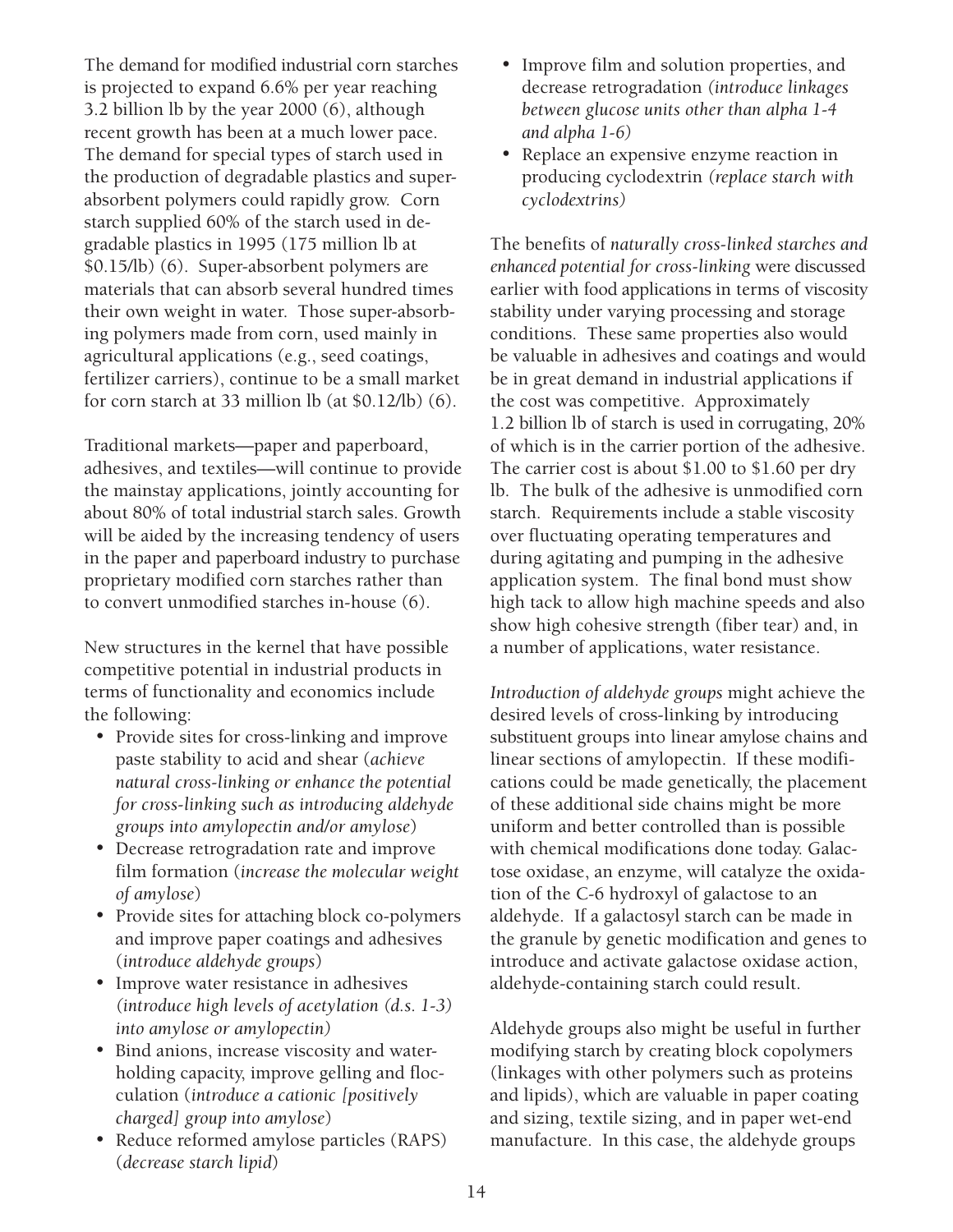would need to be attached to the nonreducing ends of the starch molecule.

*Introducing high levels of acetylation (d.s. 1-3)* could provide polymers with water resistance and insolubility, which would improve adhesive properties of starch for corrugating applications. An unusual application of a naturally acetylated starch could be as a biodegradable hot-melt adhesive in repulping processes. Current methods for producing high levels of acetylation in starch are expensive and not in line with many potential applications.

*Introduction of cationic groups* (e.g., amine groups from glucosamine that give a positive charge to part of the molecule) is an important part of amphoteric (molecules with negative and positively charged portions) starches for paper manufacture and in wastewater treatment. The estimated market in the U.S. paper industry is about 300 million lb in a price range of \$0.15/lb to \$0.30/lb.

*Decreased starch lipid* was mentioned above in terms of flavor and color removal for food and pharmaceutical applications. Naturally defatted starch also would solve a common problem in paper manufacture known as reformed amylose particles (RAPS), which are blamed on lipids associated with the amylose portion of starch. In fermentation processes, a naturally defatted starch would reduce the amount of sludge and related filtration problems.

*Introduction of linkages other than alpha 1-4 and alpha 1-6* into starch might provide new and different properties for markets in which starch is not currently a player. Starch behavior is determined by the configuration of the molecule, so changes in position and type of glycosidic bonding are likely to change starch functional properties.

*Creation of polymers with alternating spans of alpha 1-4 and beta 1-4 linkages* might allow new abilities for the molecule to complex and associate with similar sections or with other molecules of natural and synthetic polymers. Such abilities may lead to more effective warp sizing of textiles, paper coating binders, paper sizing, and adhesives. A related modification, *insertion of beta 1-4 linkages intermittently in starch chains*, also would change molecular configuration, potentially improving film formation in coatings and adhesives.

*Altering all alpha 1-4 and 1-6 linkages to beta linkages* would yield polymers similar to cellulose. This modification would drastically decrease digestibility of the corn by humans and monogastric animals. Introducing new alpha linkages (i.e., 1-2, 1-3) into starch could produce a material that mimics dextrans (polysaccharides from yeasts and bacteria, which form highly viscous, slimy solutions) having possible applications in food and medical products.

A small market might be achieved by *replacing starch with cyclodextrin.* Cyclodextrins, like starch, are comprised of linkages between glucose molecules, but in a closed ring structure rather than in a linear chain. The hydrophobic (water-resisting) center of the ring is an effective encapsulation space for other small molecules, such as flavors, spices, and drugs. Cyclodextrins are currently used as flavor protectors in the food industry and are produced by a series of enzyme treatments to starch. Conceivably, cyclodextrins could be produced in the corn kernel if these enzymes were present and active there. The world market for cyclodextrins was estimated at 2–5 million lb in 1993. The potential is considerably greater with more regulatory approvals and new uses (7). Current and potential markets are in foods and pharmaceuticals, but the current enzymatic production method is expensive. Transgenically moving cyclodextrinase into corn is attractive provided cyclodextrin can be recovered in meaningful quantities from corn through processing.

Biopolymers are organic substances consisting of repetitive linkages of similar molecules. Starch and cellulose are examples of biopolymers in which the repetitive unit is glucose; proteins are biopolymers of amino acids linked by peptide bonds. Synthetic structural materials, such as plastics, are polymers of petroleum-derived hydrocarbons. These polymers form rigid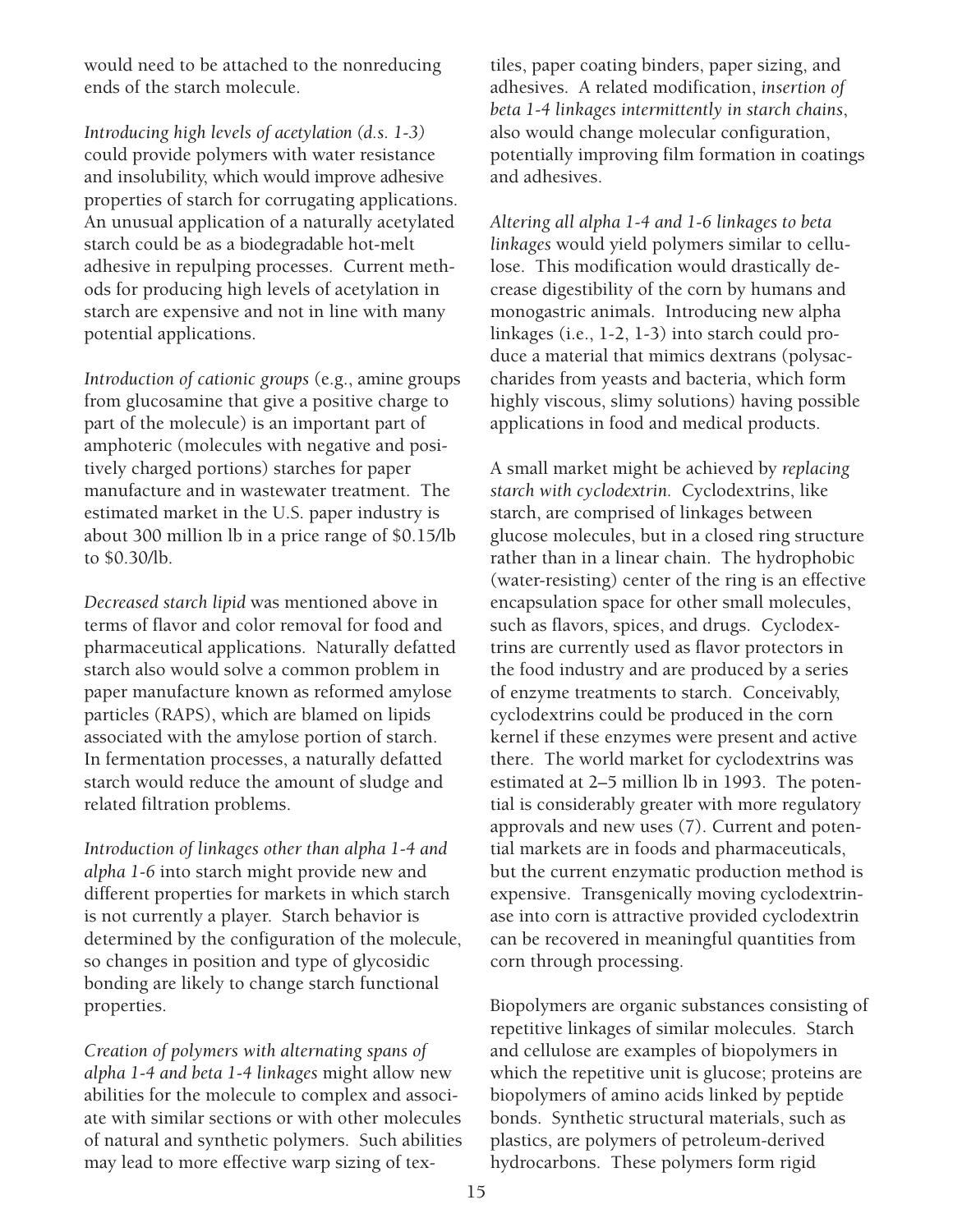materials with many uses, but are often not biodegradable.

Manufacture of biodegradable films may benefit by *increasing the molecular weight of amylose.* This modification is likely to provide better film formation if better plasticizer systems are developed. Although retrogradation rate would be reduced, which would benefit most applications, the reduction would probably be insufficient to benefit food applications requiring low-temperature stability. This trait would be most useful in high-amylose corn starch.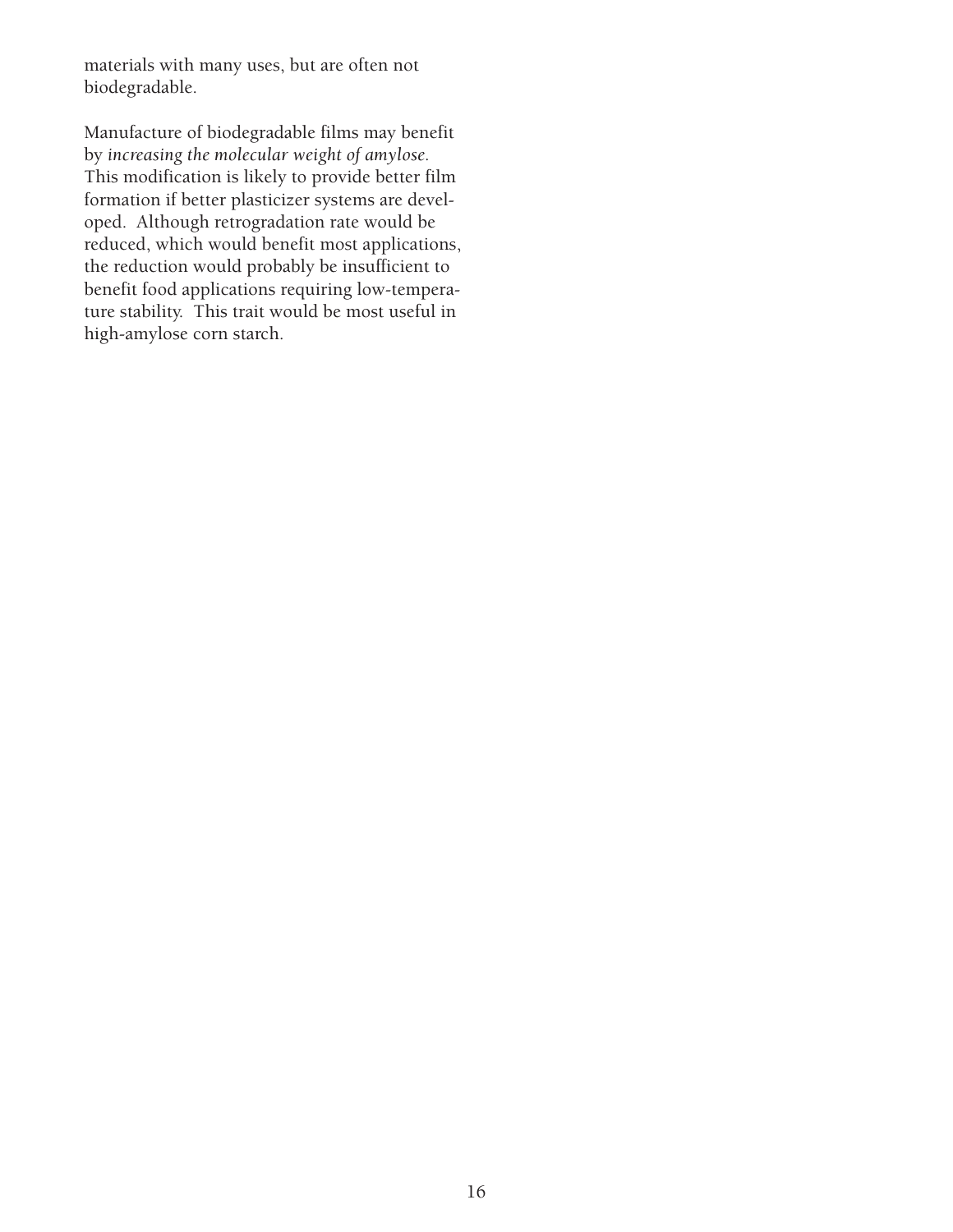## **Conclusions**

This study identified a number of genetic modifications to corn for starch production that have value-added potential in specialty markets. Although no single corn or starch modification was identified that could increase corn consumption by 100 million bushels, several had high gross added values even if few additional pounds of starch were used. Modifications providing enhanced potential for cross-linking and modifications greatly improving freeze-thaw and storage stabilities and reducing retrogradation could have major market impact.

The properties of modified corn or starch suggested to have value potential are as follows (modifications to deliver the desired property are in italics):

- Provide sites for cross-linking, and improve paste stability to acid and shear (*introduce aldehyde groups into amylopectin and/or amylose*);
- Improve wet milling and increase yield of starch (*decrease, eliminate, or modify horny endosperm proteins*);
- Improve gel formation and mimic gelatin if a clear gel can be formed (*lengthen A and B1 chains in amylopectin [further chemical treatment, such as phosphorylation, may be required])*;
- Improve water resistance in adhesives and enable hot-melt adhesives (*introduce high levels of acetyl into amylose and/or amylopectin*);
- Achieve natural cross-linking or enhance potential for cross-linking *(introduce aldehyde groups into either amylose or amylopectin);*
- Bind anions and increase viscosity and water-holding capacity (*introduce a cationic group into amylopectin and/or amylose*);
- Improve flavor and eliminate RAPS (*decrease starch lipid*);
- Decrease digestibility, water solubility, and retrogradation (*alter all linkages from alpha to beta in amylopectin*);
- Prevent retrogradation and reduce gelatinization temperature (*introduce o-methyl, oacetyl, o-succinyl, o-glycosyl, or o-galactosyl groups into amylopectin and/or amylose*);
- Increase retrogradation and reduce digestibility (*increase absolute amylose to >90%*);
- Provide for easier cooking and improve freeze-thaw stability (*reduce number of*  $B_{2}$ ,  $B_{3}$ , *and B4 chains in amylopectin*);
- Decrease retrogradation rate and improve film formation (*increase molecular weight of amylose*);
- Decrease digestibility (*alter 1-4 linkages from alpha to intermittent beta in amylopectin*);
- Bind cations, provide sites for cross-linking (*introduce an anionic group into amylopectin and/or amylose*);
- Provide properties intermediate to normal and waxy starches (*decrease amylose to 5–10%*);
- Decrease paste viscosity, gel formation and retrogradation, and increase water-holding capacity (*increase phytoglycogen to >90%*);
- Increase retrogradation rate (*decrease molecular weight of amylose*);
- Replace the expensive reaction required to make cyclodextrin (*replace starch with cyclodextrin*);
- Mimic hydroxypropylated and acetylated starch (*shorten A and B1 chains in amylopectin*); and
- Achieve a modest decrease in paste viscosity, gel formation, and retrogradation, and increase water-holding capacity (*increase phytoglycogen to >25%*).

If all of the starch modifications could be achieved the total gross value would be about \$1.25 billion, more than 200 million bushels of corn could be consumed, and the average added value across all modifications would be about \$5.80 per bushel. However, some of the modifications overlap or are mutually exclusive, so this total gross value would not be realized; but several modifications could potentially be stacked to provide a combination of benefits in one hybrid.

All of the above-mentioned modifications could reduce corn yields and/or adversely affect processing characteristics. These risks, as well as increased costs involved in preserving identity will reduce the total added values that were calculated in this report (net added values will be considerably less than the gross added values).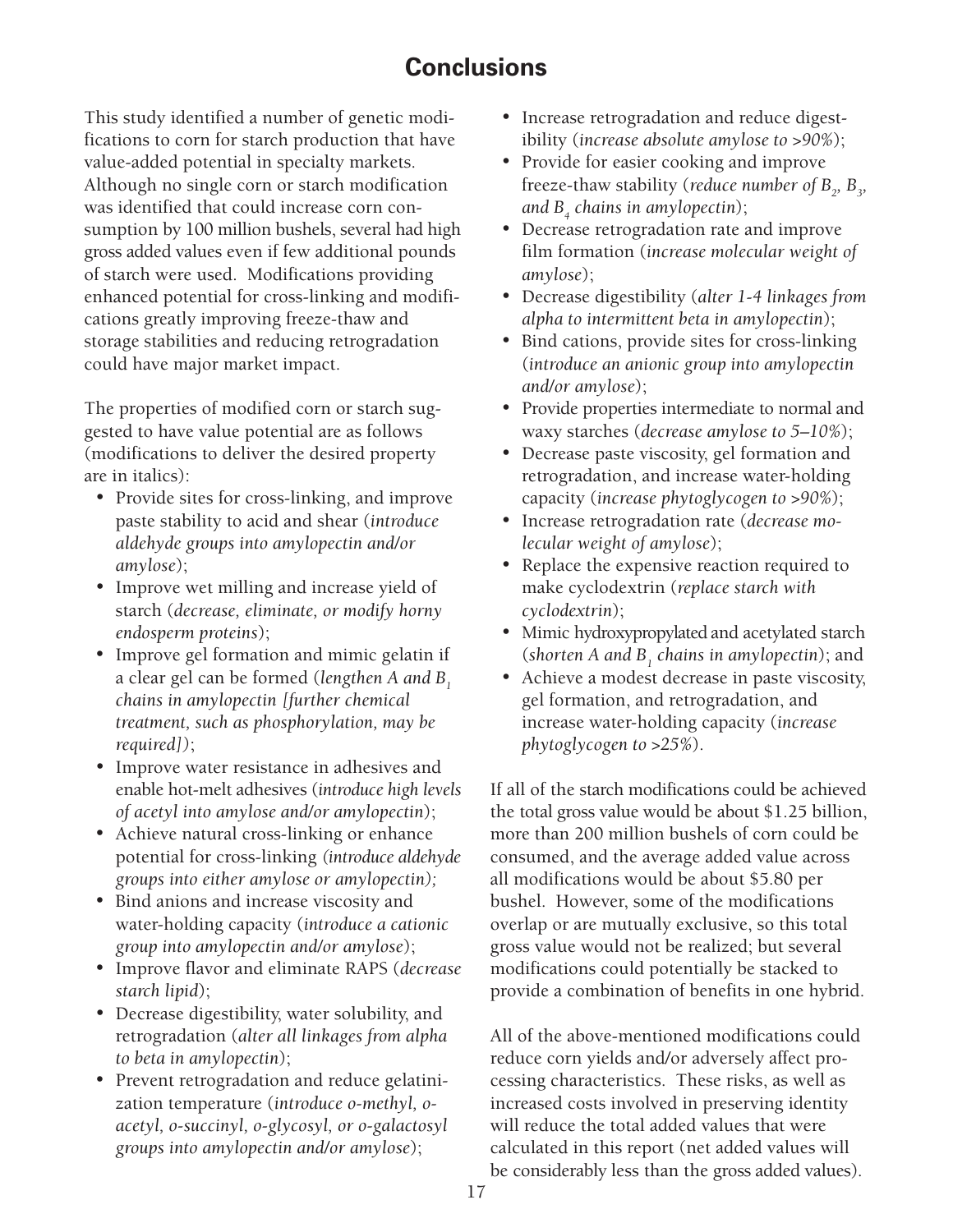| Estimated Consumption and Gross Added Values for Vario | Starch Productio |
|--------------------------------------------------------|------------------|
|                                                        | u,<br>h          |
| Ì                                                      | ations to Con.   |
| O<br>T<br><b>Marke</b>                                 | ڈا               |
| TABLE 1. N                                             | eneti            |

| Market Opportunity                                                                                                                                                                                                                                                                     | Modification to<br>Deliver<br>Desired<br>ossible Corn<br>or Starch<br>Property<br>Q,            | (million<br>Added<br>Gross<br>Value<br>$\frac{1}{2}$ | Market Size<br>of starch/yr)<br>(million Ib<br>Projected                | Additional<br>Estimated<br>$10$ of $(4)$<br>starch)<br>Value | Consumption<br>Corn (million<br>of Modified<br>Projected<br>bu/yr) | Estimated<br>Added<br>Value<br>(5/6u) |
|----------------------------------------------------------------------------------------------------------------------------------------------------------------------------------------------------------------------------------------------------------------------------------------|-------------------------------------------------------------------------------------------------|------------------------------------------------------|-------------------------------------------------------------------------|--------------------------------------------------------------|--------------------------------------------------------------------|---------------------------------------|
| High Priority                                                                                                                                                                                                                                                                          |                                                                                                 |                                                      |                                                                         |                                                              |                                                                    |                                       |
| resins in corrugating and adhesives; provide sites for<br>common chemical reaction; replace formaldehyde in<br>Provide sites for cross-linking to improve stability to<br>acid and shear; provide "natural" replacement for a<br>attach block copolymers.                              | Introduce aldehyde<br>amylose or amylo-<br>groups into either<br>pectin                         | 282                                                  | 1,200                                                                   | $0.07 - 0.40$                                                | 38                                                                 | $2.21 - 12.60$                        |
| Impart temporary wet strength to paper and prepare<br>water-resistant paper coatings and water-resistant<br>adhesives.                                                                                                                                                                 |                                                                                                 | $\frac{6}{1}$                                        | $\overline{4}$                                                          | $0.30 - 0.50$                                                | $\frac{5}{1}$                                                      | $9.45 - 15.75$                        |
| steeping time; eliminate SO <sub>2</sub> and associated handling<br>and starch recovery (increased starch yield); reduce<br>Decrease capital and operating costs for wet milling<br>difficulties; lower protein content of starch to reduce<br>off-flavors and colors.                 | endosperm proteins<br>modify horny<br>eliminate, or<br>Decrease,                                | 280                                                  | some ethanol)<br>(potentially all<br>sugar, and<br>starch and<br>36,000 | $0.005 - 0.01$                                               | 1,140                                                              | $0.16 - 0.33$                         |
| that could substitute for gelatin; may retrograde faster<br>properties; may provide a thermo-reversible clear gel<br>Improve gel formation; provide more stable viscosity;<br>enable manipulation of structures to give a variety of<br>unless an additional chemical treatment (e.g., | Lengthen A and B,<br>progress already<br>chains in amylo-<br>pectin (realistic<br>modification, | 207                                                  | 150                                                                     | $0.90 - 1.90$                                                | ∼                                                                  | $28.35 - 59.85$                       |
| phosphorylation) or genetic modification also is used.                                                                                                                                                                                                                                 | made but optimum<br>not yet achieved                                                            | $\frac{8}{2}$                                        | $\frac{8}{2}$                                                           | $0.90 - 1.10$                                                | 0.03                                                               | 28.35-34.65                           |
| Useful in photographic film. Very clear film is needed,<br>(e.g., possibly phosphyorylation or addition of other<br>which will require an additional chemical treatment<br>hydrophilic groups) or genetic modification.                                                                |                                                                                                 |                                                      |                                                                         |                                                              |                                                                    |                                       |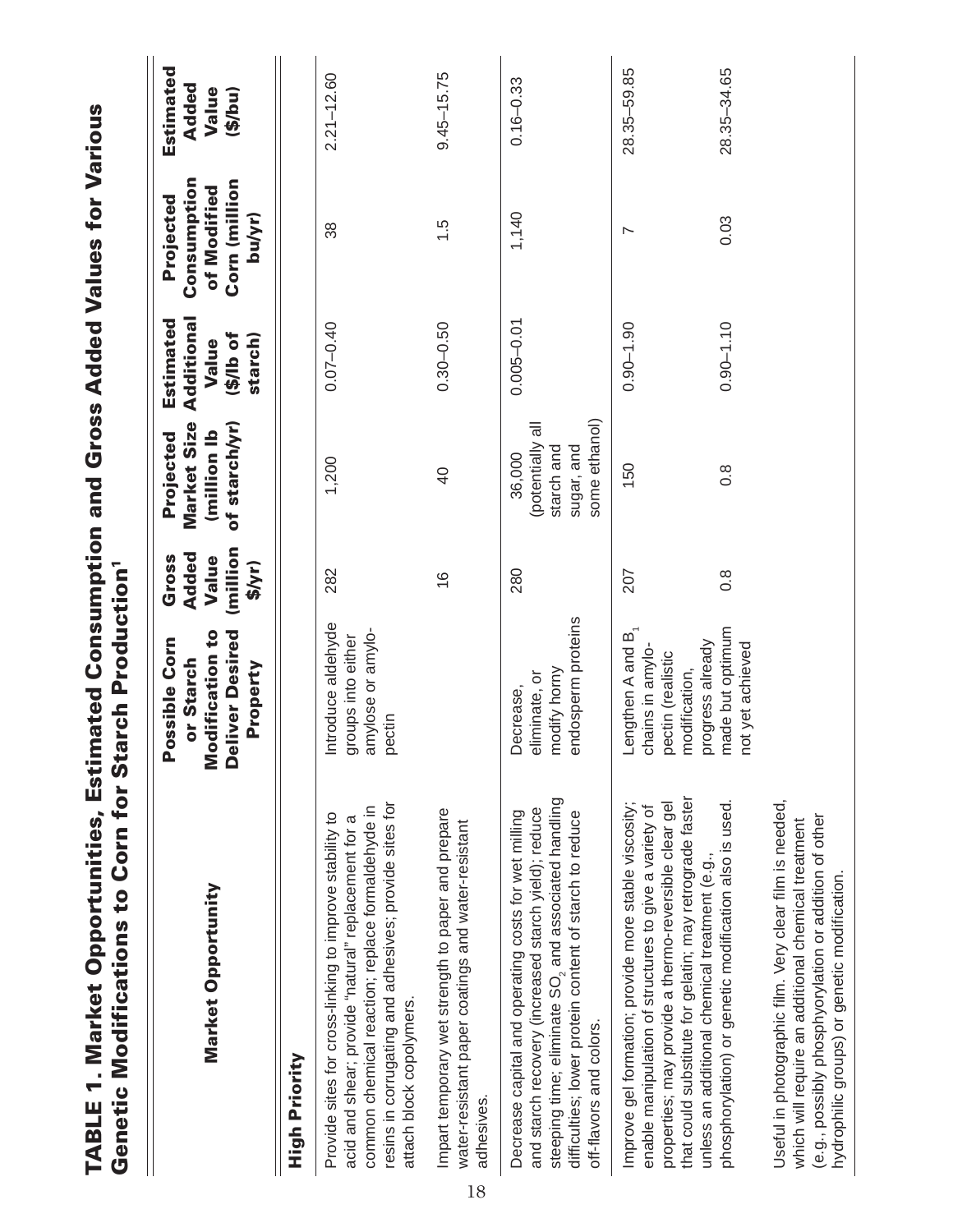| Market Opportunity                                                                                                                                                                                                                                           | <b>Modification to</b><br>eliver<br>Desired<br>ossible Corn<br>or Starch<br>Property<br>Δ.<br>ă                     | (million<br>Added<br>Gross<br>Value<br>$\frac{1}{2}$ | Market Size<br>of starch/yr)<br>(million Ib<br>Projected | Estimated<br>Additional<br>$10$ of $(11)$<br>starch)<br>Value | Consumption<br>Corn (million<br>of Modified<br>Projected<br>bu/yr) | Estimated<br>Added<br>Value<br>(5/6u) |
|--------------------------------------------------------------------------------------------------------------------------------------------------------------------------------------------------------------------------------------------------------------|---------------------------------------------------------------------------------------------------------------------|------------------------------------------------------|----------------------------------------------------------|---------------------------------------------------------------|--------------------------------------------------------------------|---------------------------------------|
| Moderate Priority                                                                                                                                                                                                                                            |                                                                                                                     |                                                      |                                                          |                                                               |                                                                    |                                       |
| Replace a relatively expensive chemical reaction;<br>provide "biodegradable hot-melt" adhesives with<br>improved water resistance.                                                                                                                           | evels $(d.s. 1-3)$ of<br>ntroduce high<br>acetylation                                                               | 120                                                  | 600                                                      | $0.15 - 0.25$                                                 | $\overline{0}$                                                     | $4.73 - 7.88$                         |
| Provide natural substitute for chemical cross-linking to<br>stickiness, improve acid and shear stability; eliminate<br>inhibit granule swelling, resist breakdown, eliminate<br>need for a chemical reaction.                                                | o-succinyl groups)<br>enhance potential<br>for cross-linking<br>Achieve natural<br>prishilipss-<br>(e.g., introduce | 80                                                   | 100                                                      | $0.40 - 0.80$                                                 | 3.2                                                                | $12.60 - 25.20$                       |
| wastewater treatment, and protein interactions in foods<br>electrolytes; improve gelling and flocculation; provide<br>sites for cross-linking; may be useful in paper sizing,<br>Increase viscosity and water-holding capacity; bind<br>and pharmaceuticals. | ntroduce cationic<br>glucosamine) into<br>either amylose or<br>groups (e.g.,<br>amylopectin)                        | 80                                                   | 300                                                      | $0.15 - 0.30$                                                 | $\frac{0}{1}$                                                      | $4.73 - 9.45$                         |
| (especially in paper coatings and foods with high starch<br>Eliminate source of "cardboard" flavor and odor<br>content)                                                                                                                                      | ipid (especially in<br>Decrease starch<br>nigh-amylose<br>starch)                                                   | $\infty$                                             | 50                                                       | $0.10 - 0.20$                                                 | $\frac{6}{1}$                                                      | $3.15 - 7.20$                         |
| manufacture that presently threatens starch in this<br>Eliminate "reformed amylose particles" in paper<br>market.                                                                                                                                            |                                                                                                                     | 42                                                   | 1,400                                                    | $0.01 - 0.05$                                                 | $\frac{4}{4}$                                                      | $0.32 - 1.58$                         |
| Decrease sludge in fermentation.                                                                                                                                                                                                                             |                                                                                                                     | $\circ$                                              | 18,000                                                   | 0.00                                                          | 570                                                                | 0.00                                  |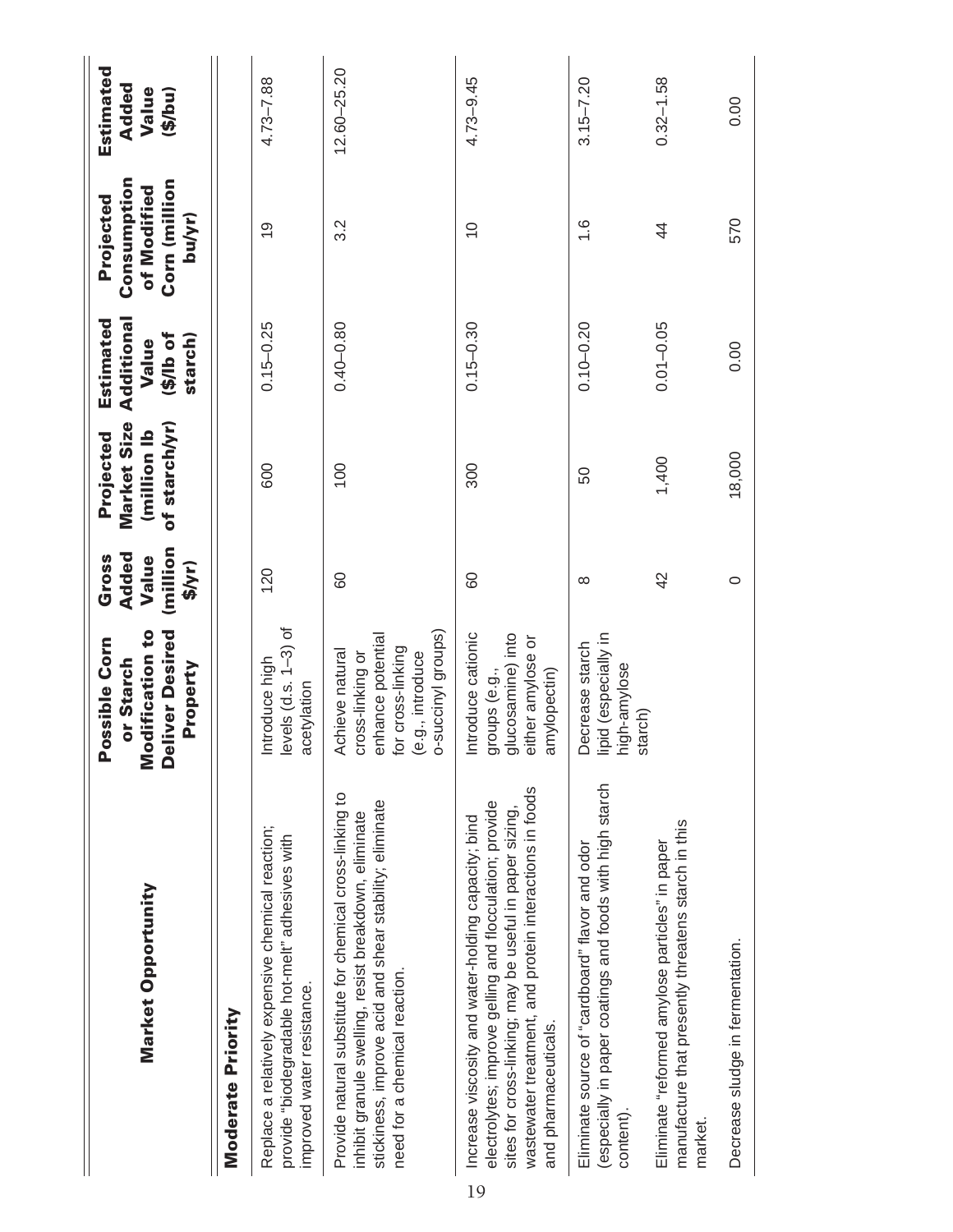| Market Opportunity                                                                                                                                                                                               | Modification to<br><b>Deliver Desired</b><br>Possible Corn<br>or Starch<br>Property                                             | (million<br>Added<br>Value<br>Gross<br>$\frac{1}{2}$ | Market Size<br>of starch/yr)<br>(million Ib<br>Projected | Additional<br>Estimated<br><b>10 qil\$)</b><br>starch)<br>Value | Consumption<br>Corn (million<br>of Modified<br>Projected<br>bu/yr) | Estimated<br>Added<br>Value<br>(5/bu) |
|------------------------------------------------------------------------------------------------------------------------------------------------------------------------------------------------------------------|---------------------------------------------------------------------------------------------------------------------------------|------------------------------------------------------|----------------------------------------------------------|-----------------------------------------------------------------|--------------------------------------------------------------------|---------------------------------------|
| Provide very different film and solution properties;<br>decrease digestibility (weight control); decrease<br>retrogradation; eliminate water solubility.                                                         | 1-4 and 1-6) from<br>Alter all linkages<br>alpha to beta in<br>amylopectin                                                      | $\overline{4}$                                       | 100                                                      | $0.15 - 0.75$                                                   | 3.2                                                                | 4.73-23.63                            |
| Possess cellulose-like properties. High priority cellulose<br>is expensive and valuable to the chemical industry.                                                                                                |                                                                                                                                 | Undeter-<br>mined                                    | Undetermined<br>Potentially<br>large                     | $0.50 - 1.00$                                                   | Undetermined                                                       | $15.01 - 31.50$                       |
| viscosity, low-temperature stability, low gelatinization<br>Prevent H-bond associations to improve cold-water<br>solubility; prevent retrogradation; provide high-<br>linking, and may allow "natural" labeling. | o-glycosyl, o-galactosyl<br>ntroduce o-methyl,<br>b-acetyl, o-succinyl<br>either amylose or<br>substituents into<br>amylopectin | 35                                                   | (mostly waxy)<br>100                                     | $0.40 - 0.80$                                                   | 3.2                                                                | $12.60 - 25.20$                       |
| "resistant" starch (to human digestion), which may be<br>important in fat mimetics; improve granuale integrity;<br>Provide more complete retrogradation and more<br>improve film formation.                      | ncrease absolute<br>amylose to >90%<br>patent recently<br>awarded)                                                              | 33                                                   | 50                                                       | $0.15 - 1.15$                                                   | $\frac{6}{1}$                                                      | 4.73-36.23                            |
| Easier cooking, more opaque paste, and decreased gel<br>strength; improve freeze-thaw stability and slower<br>retrogradation.                                                                                    | Reduce number of<br>$B_2$ , $B_3$ , and $B_4$<br>chains in<br>amylopectin                                                       | 26                                                   | 75                                                       | $0.20 - 0.50$                                                   | 2.4                                                                | $6.30 - 15.75$                        |
| Decrease retrogradation rate in food applications of<br>high-amylose starch.                                                                                                                                     | realistic modification,<br>ncrease molecular<br>weight of amylose                                                               | $\infty$                                             | 100                                                      | $0.05 - 0.10$                                                   | 3.2                                                                | $1.57 - 3.15$                         |
| Improve film formation in biodegradable plastics,<br>corrugation, and adhesives.                                                                                                                                 | already in progress)                                                                                                            | $\frac{8}{1}$                                        | 175                                                      | $0.08 - 0.12$                                                   | 5.6                                                                | $2.52 - 3.78$                         |
| Decrease digestibility; increase dietary fiber; reduce<br>water solubility; could increase affinity with other<br>substrates.                                                                                    | Alter 1-4 linkages<br>ntermittent beta<br>n amylopectin<br>rom alpha to                                                         | 20                                                   | 50                                                       | $0.30 - 0.50$                                                   | $\frac{6}{1}$                                                      | $9.45 - 15.75$                        |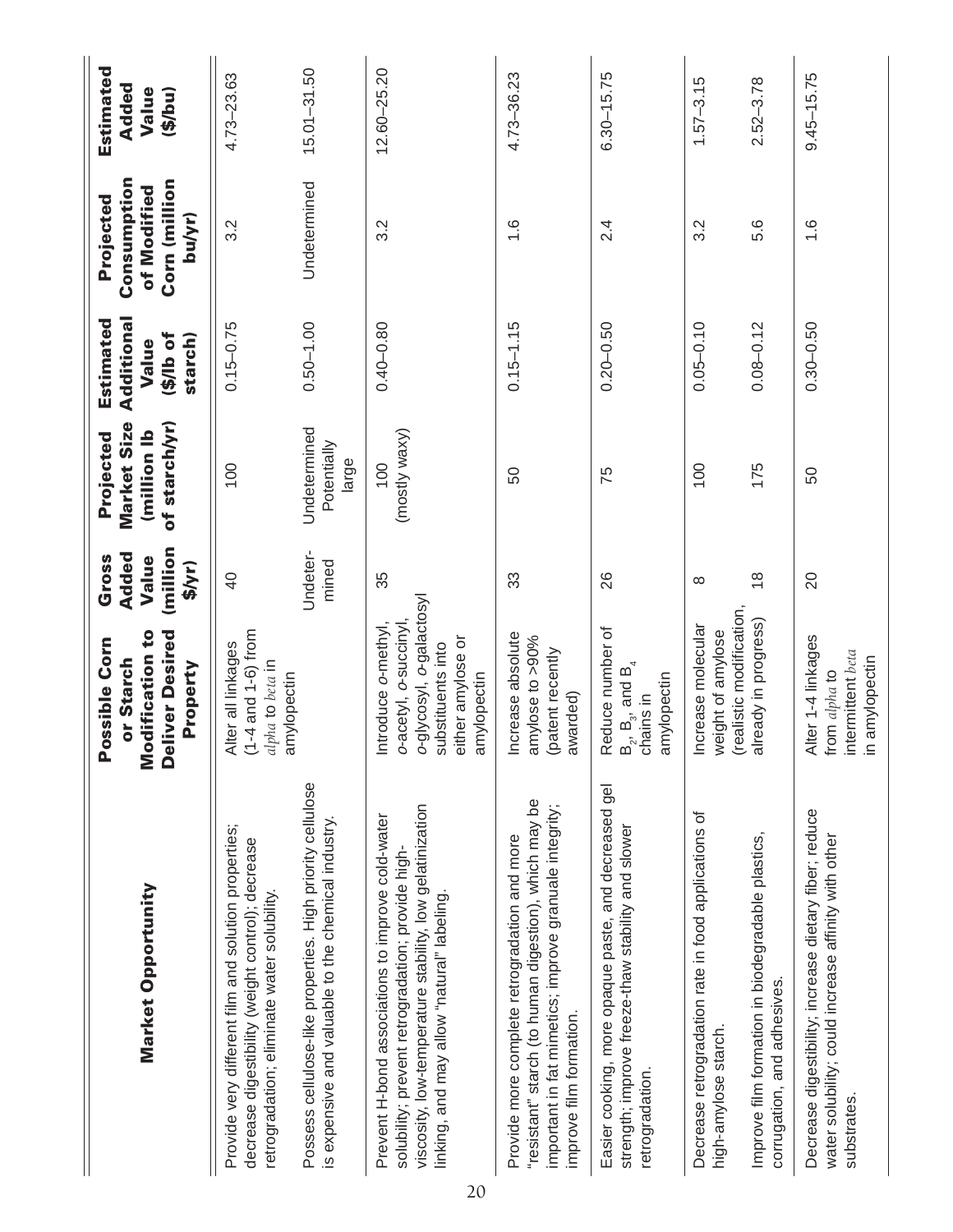|    | Market Opportunity                                                                                                                                                                                                                                        | <b>Modification to</b><br>Deliver<br>Desired<br>ossible Corn<br>or Starch<br>Property<br><u>a</u>      | (million<br>Added<br>Gross<br>Value<br>S/yr) | Market Size<br>of starch/yr)<br>(million Ib<br>Projected | Estimated<br>Additional<br>$10$ of $(1/3)$<br>starch)<br>Value | Consumption<br>Corn (million<br>of Modified<br>Projected<br>bu/yr) | Estimated<br>Added<br>Value<br>(5/6u) |
|----|-----------------------------------------------------------------------------------------------------------------------------------------------------------------------------------------------------------------------------------------------------------|--------------------------------------------------------------------------------------------------------|----------------------------------------------|----------------------------------------------------------|----------------------------------------------------------------|--------------------------------------------------------------------|---------------------------------------|
|    | coatings; may be useful in protein interactions in foods<br>starches resistant to acid and shear for adhesives and<br>provide sites for cross-linking to produce stabilized<br>Increase viscosity and water-holding capabilities;<br>and pharmaceuticals. | Introduce anionic<br>ohosphate) into<br>glucuronic acid,<br>groups (e.g.,<br>amylopectin<br>amylose or | $\overline{ }$                               | (mostly waxy)<br>100                                     | $0.05 - 0.08$                                                  | 3.2                                                                | $1.58 - 2.52$                         |
|    | recovery; provide sites for attachment of other polymers;<br>Bind electrolytes, as in wastewater treatment and metal<br>eliminate one step in producing amphoteric starch.                                                                                |                                                                                                        | $\overline{ }$                               | 50                                                       | $0.12 - 0.15$                                                  | $\frac{6}{1}$                                                      | $3.78 - 4.73$                         |
|    | Compete with potato starch.                                                                                                                                                                                                                               |                                                                                                        | ဖ                                            | 100                                                      | $0.04 - 0.08$                                                  | 3.2                                                                | $1.26 - 2.52$                         |
| 21 | Provide an intermediate amylose level between normal<br>normal and waxy starch; unique gelation properties.<br>starch and waxy, giving properties intermediate to                                                                                         | Decrease absolute<br>amylose to 5-10%                                                                  | $\frac{6}{1}$                                | 50                                                       | $0.15 - 0.50$                                                  | $\frac{6}{1}$                                                      | $4.73 - 15.75$                        |
|    | Decrease gel formation and retrogradation; decrease<br>viscosity; increase water-holding capacity.                                                                                                                                                        | alycogen to >90%<br>Increase phyto-<br>(likely to be                                                   | $\frac{6}{1}$                                | 50                                                       | $0.25 - 0.40$                                                  | $\frac{6}{1}$                                                      | 7.88-12.60                            |
|    | Increase digestibility, which may be important in all<br>livestock feeds.                                                                                                                                                                                 | difficult to mill)                                                                                     |                                              | Not fed as<br>starch                                     | Not fed as<br>starch                                           | 8,000                                                              | $0.05 - 0.20$                         |
|    | confectionery products; may be useful as "resistant"<br>starches for reduced calorie foods; may be useful in<br>Increase retrogradation rate and rapid gelling in<br>corrugating carriers.                                                                | molecular weight<br>of amylose<br>Decrease                                                             | $\overline{4}$                               | 50                                                       | $0.15 - 0.40$                                                  | $\frac{6}{1}$                                                      | $4.73 - 12.60$                        |
|    | cyclodextrin. Cyclodextrin provides stability to flavors<br>Replace an expensive enzyme reaction in producing<br>and aromas, and provides a way to encapsulate<br>ingredients and bind hydrophobic substances.                                            | with cyclodextrin<br>(may be difficult<br>Replace starch<br>to mill)                                   | $\circ$                                      | 5                                                        | $0.50 - 2.00$                                                  | 0.16                                                               | 15.75-63.00                           |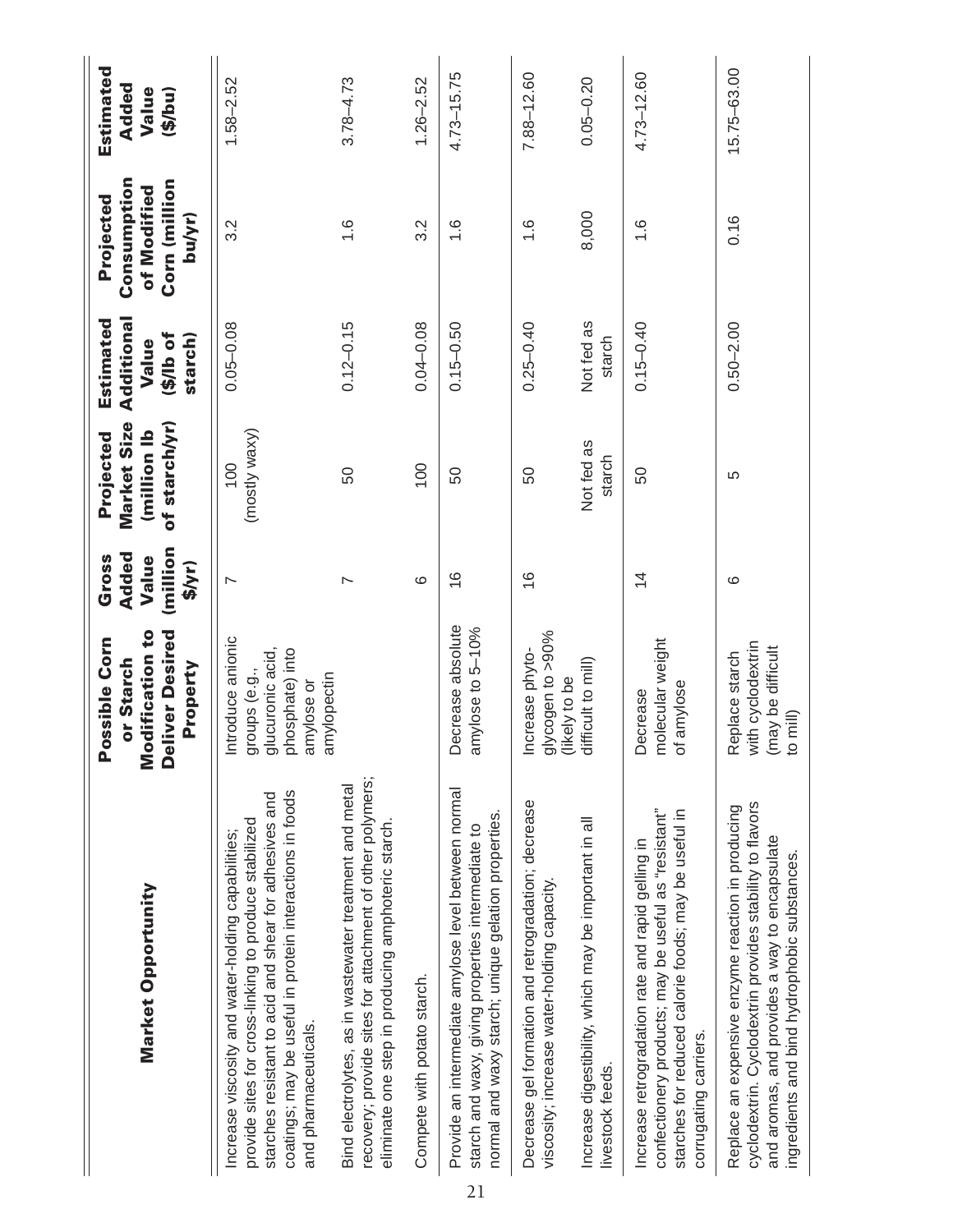| Market Opportunity                                                                                                                                                                                                                                                                                                                                                  | <b>Modification to</b><br>Deliver<br>Desired<br>Possible Corn<br>or Starch<br>Property                  | million<br>Added<br>Gross<br>Value<br>$\frac{1}{2}$ | Market Size<br>of starch/yr)<br>(million Ib<br>Projected | <b>Additional</b><br>Estimated<br>$10$ of $(1/3)$<br>starch)<br>Value | Consumption<br>Corn (million<br>of Modified<br>Projected<br>bu/yr) | Estimated<br>Added<br>Value<br>(5/bu) |
|---------------------------------------------------------------------------------------------------------------------------------------------------------------------------------------------------------------------------------------------------------------------------------------------------------------------------------------------------------------------|---------------------------------------------------------------------------------------------------------|-----------------------------------------------------|----------------------------------------------------------|-----------------------------------------------------------------------|--------------------------------------------------------------------|---------------------------------------|
| Minimize low-temperature retrograding (especially<br>functionality of hydroxypropylated and acetylated<br>useful in frozen and refrigerated foods); provide<br>starch; allow "natural labeling."                                                                                                                                                                    | already in progress)<br>modification, work<br>Shorten A and B,<br>chains of amylo-<br>pectin (realistic | 5                                                   | (mostly waxy)<br>100                                     | $0.04 - 0.06$                                                         | 32                                                                 | $1.26 - 1.89$                         |
| Decrease gel formation and less retrogradation;<br>decrease viscosity and increase water-holding<br>capacity.                                                                                                                                                                                                                                                       | glycogen to $>25\%$<br>to mill because of<br>(may be difficult<br>Increase phyto-                       | $\scriptstyle\sim$                                  | 50                                                       | $0.03 - 0.05$                                                         | $\frac{6}{1}$                                                      | $0.95 - 1.58$                         |
| Increase digestibility, which may be important in<br>all livestock feeds.                                                                                                                                                                                                                                                                                           | increased water<br>solubility)                                                                          |                                                     | Not fed as<br>starch                                     | Not fed as<br>starch                                                  | 8,000                                                              | $0.05 - 0.20$                         |
| changes might affect their properties (column 1); 2. Speculation the about applications and products in which the modified corn or starch might be useful; and 3. Comparing with the<br>The methodology used to develop this table included the following steps: 1. Identifying potential structural changes to corn or starch (column 2) and speculating how those |                                                                                                         |                                                     |                                                          | $\ddot{r}$                                                            |                                                                    |                                       |

functional properties, performance characteristics, market sizes, and costs versus those of competitive materials in specific applications to arrive at a value for the starch<br>(column 5) and an estimated market size (column functional properties, performance characteristics, market sizes, and costs versus those of competitive materials in specific applications to arrive at a value for the starch (column 5) and an estimated market size (column 4) for the modified corn or starch.  $\overline{\circ}$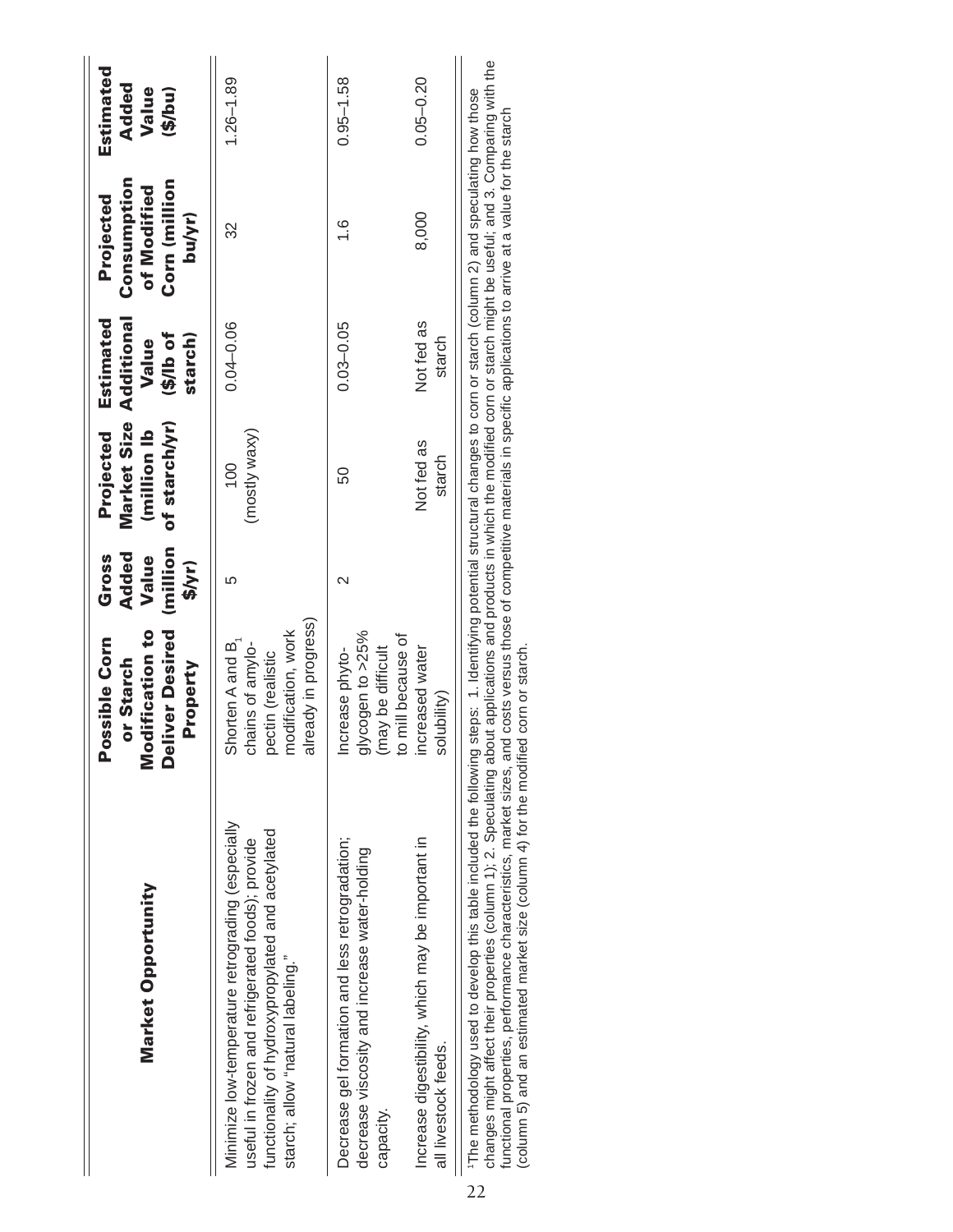## **References**

- 1. Neidleman, S., Enzymology and Food Processing, in Biotechnology in Food Processing, edited by S.K. Harlander and T.P. Labuza, Noyes Publications: Park Ridge, NJ, pp. 37–56 (1986).
- 2. Wasserman, B.P., C. Harn, C. Mu-Forster, and R. Huang, Progress toward genetically modified starches, *Cereal Foods World* 40:810–817 (1995).
- 3. Mu-Forster, C., R. Huang, J.R. Powers, R.W. Harriman, M. Knight, G.W. Singletary, P.L. Keeling, and B.P. Wasserman, Physical association of starch biosynthetic enzymes with starch granules of maize endosperm, *Plant Physiol.* 111:821–829 (1996).
- 4. U.S. Department of Agriculture, Economic Research Service, Feed Outlook, March (1999).
- 5. Corn Refiners Association, Corn Starch, Corn Refiners Assn.: Washington, DC (1986).
- 6. The Freedonia Group, Industrial Corn Starch, in Industrial Starch and Other Corn Chemicals to 2000, Report 843, Freedonia Group: Cleveland, OH (1996).
- 7. Duxbury, D.D., Cyclodextrins: Opening up worldwide markets, *Food Processing*, pp. 88-90 (April 1993).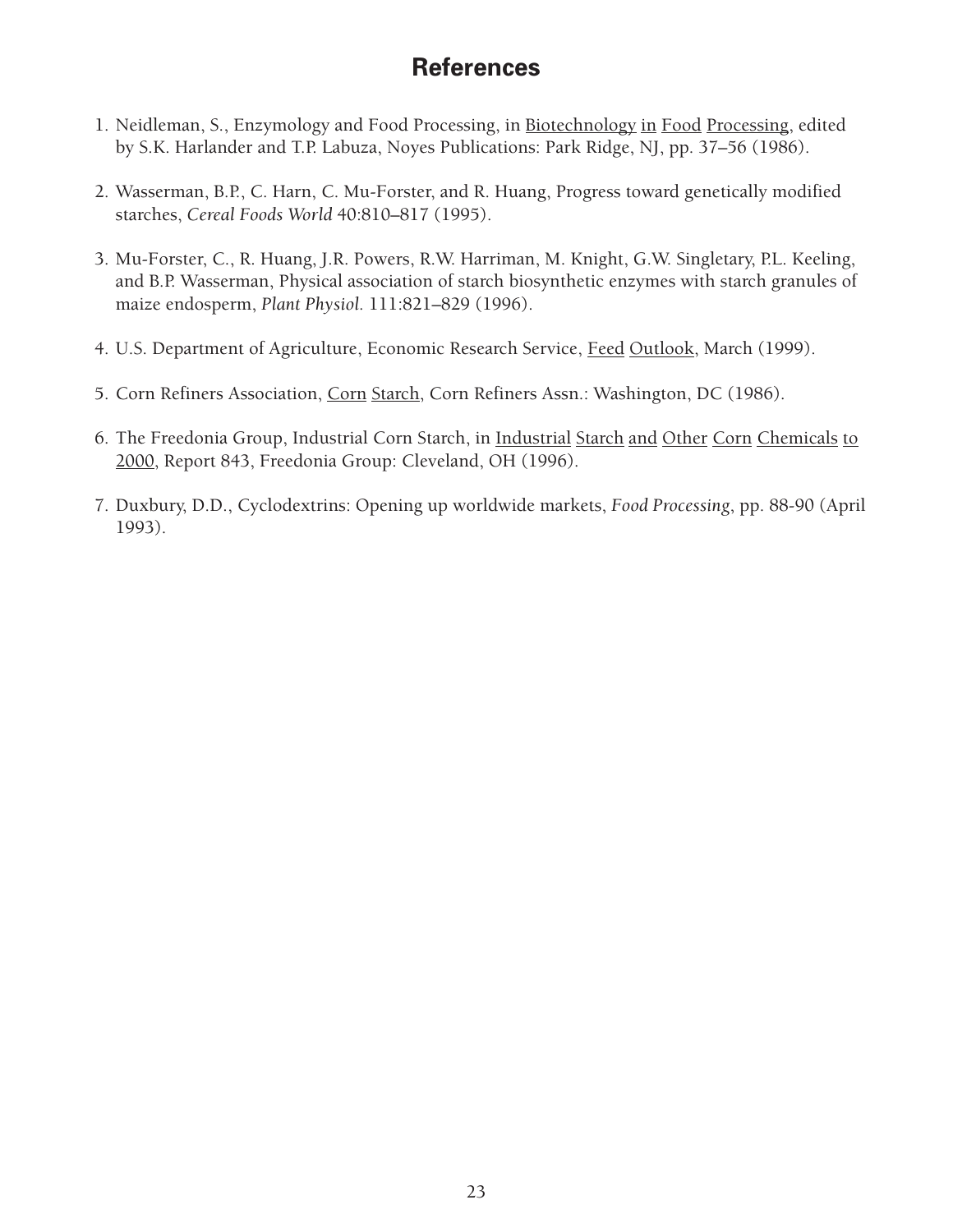## **Template Used to Evaluate Genetic Modifications**

### **Category Title**

**Compositional/structural change or genetic modification:**

**Anticipated benefits/applications:**

**Potential problems:**

**Relative feasibility:**

**Estimated commercial significance:**

#### **Anticipated changes in starch functionality:**

- Granule properties:
	- Dusting characteristics Coating properties - Flow properties of dry starch - Cold-water solubility - Granule integrity - Digestibility -
- Gelatinization properties: Gelatinization temperature - Gelatinization range - Gelatinization enthalpy (energy, difficult to cook) -
- Paste characteristics:
	- Pasting temperature Hot-paste viscosity - Cold viscosity - Resistance to shear thinning - Paste clarity - Amount of lipid binding -
- Gel properties:

Gel strength -

Gel clarity -

Freeze-thaw stability -

- Water-holding capacity -
- Susceptibility to starch-degrading enzymes -
- Retrogradation rate -
- Films, plastics, and binders:
	- Film formation Water resistance -
	- Tensile strength -
	- Adhesion -
- Other:
	- Color
		- Flavor -